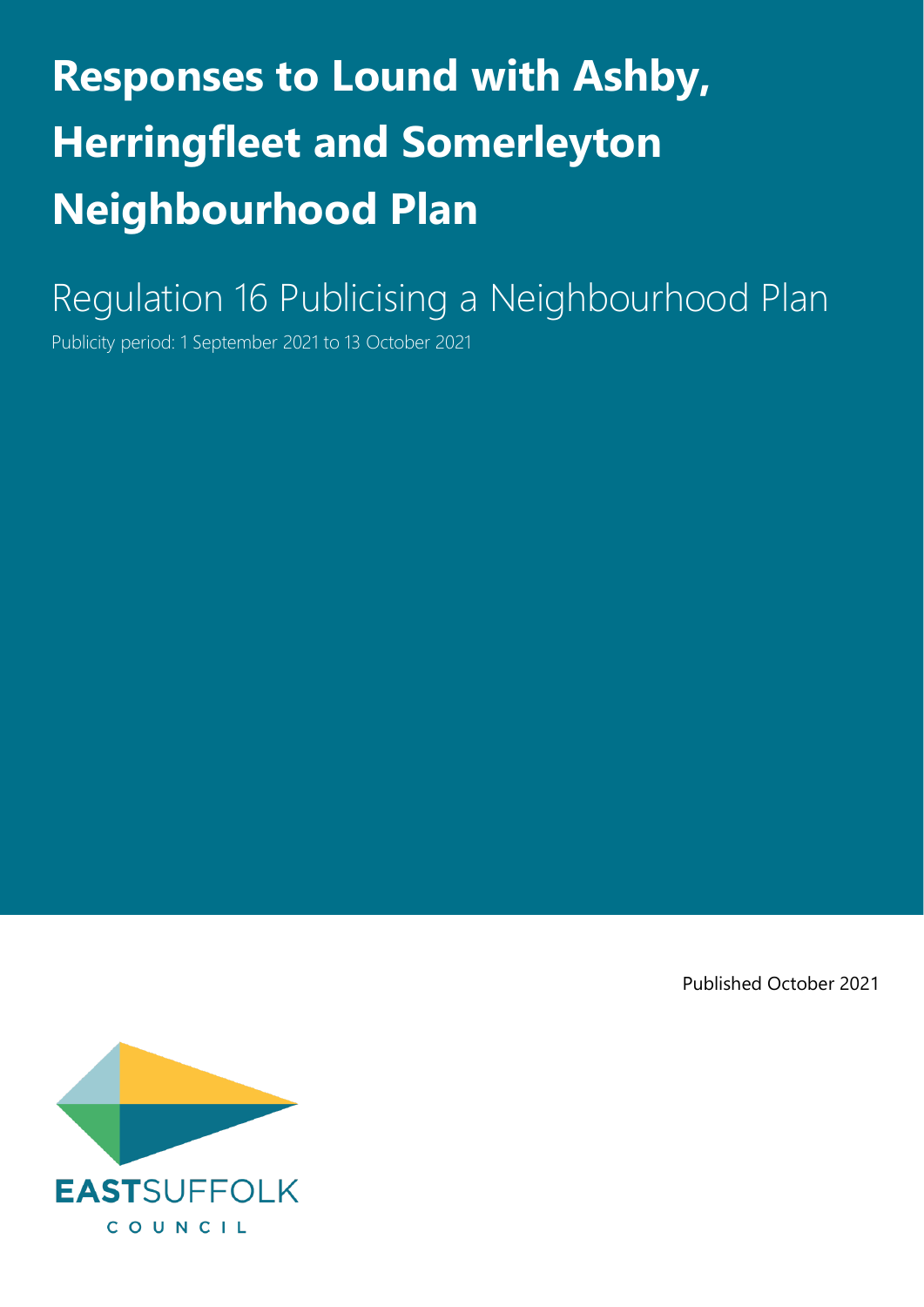### **Responses**

| Waveney, Lower Yare and Lothingland Internal Drainage Board (Water Management |  |
|-------------------------------------------------------------------------------|--|
|                                                                               |  |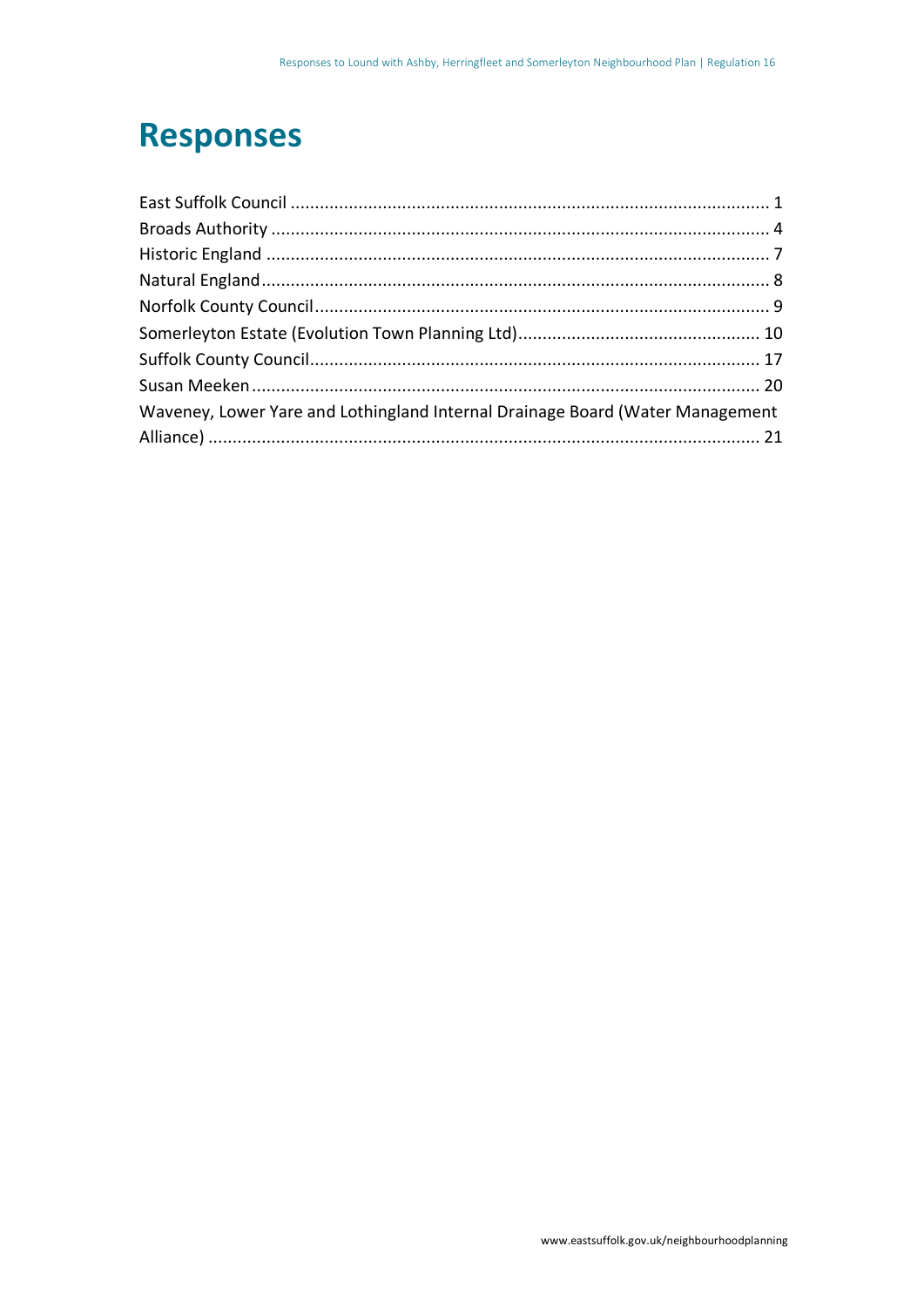### **What is the purpose of this document?**

Lound with Ashby, Herringfleet and Somerleyton Parish Councils submitted their Neighbourhood Plan to East Suffolk Council and the Broads Authority ahead of it being submitted for independent examination.

East Suffolk Council publicised the Plan and invited representations to be forwarded to the examiner for consideration alongside the Plan.

This document contains all representations received during the publicity period of  $1<sup>st</sup>$ September 2021 to 13<sup>th</sup> October 2021.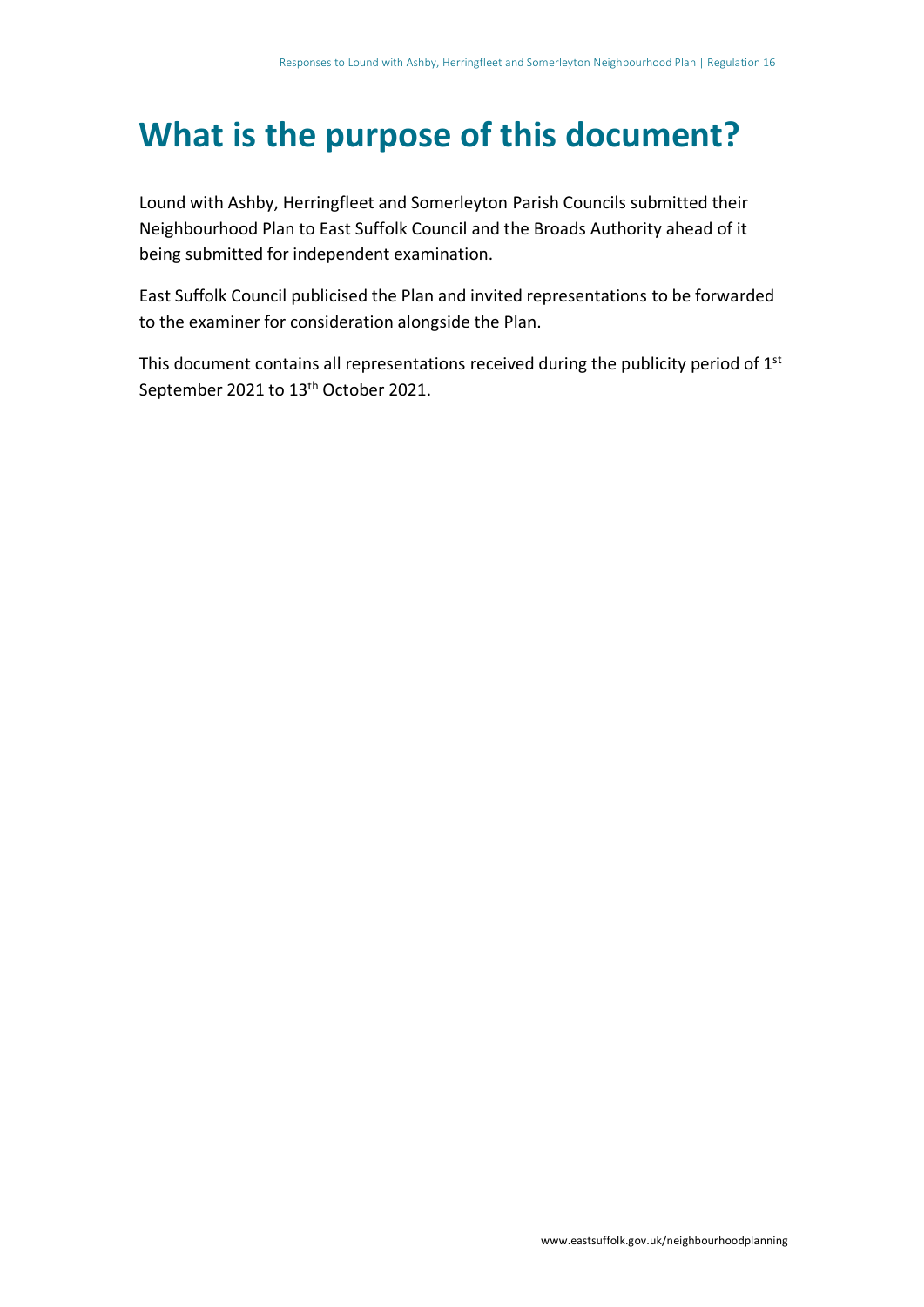### <span id="page-3-0"></span>**East Suffolk Council**

A thoughtfully written document which strives to embody the community's views.

Paragraph numbers are missing in some places and some of the text is out of alignment.

### **Paragraph 5.3**

This part of the last sentence does not seem to make sense: 'Residential moorings are allocated by and also need to meet(?) the requirements of the Broads Authority's Local Plan'

### **Policy LAHS1**

Comments have previously been made at Regulation 14 that the policy as written will have little impact in the determination of planning application. It will carry full weight; it just won't do much to ensure that the size of dwellings and number of rooms are fixed in the determination of planning applications. This is due to a lack of evidence to support the need for smaller dwellings.

This policy is entitled 'Housing Mix' but it includes reference to 'scale' which is a design matter. The matter of scale would be better dealt with in the design policies. Including it here is confusing and muddles the policy, but a simple re-wording could resolve this.

Whilst the Neighbourhood Plan Group have explained their approach in the Regulation 14 Consultation Statement the points above remain relevant and are reiterated for completeness.

### **Paragraph 7.3.5**

Following discussions with the Broads Authority prior to Regulation 16 it was agreed with Neighbourhood Plan Group that the Design Guide should be considered by all new development proposals within the East Suffolk area but exclude those within the Broads Authority area. The following change (in red) to the wording is recommended.

"Any further sites proposed in the future will be considered on their merits within the Neighbourhood Plan area, and with reference to the policies in the East Suffolk Council (Waveney) Local Plan, the Broads Authority Local Plan 2019 and the Lound and Somerleyton, Suffolk, Master-planning and Design Guidelines, AECOM, June 2019 (although the Design Guide relates to all new residential development in the Neighbourhood Plan area, excluding the Broads Authority Area, as stated in Policy LAHS 4 is related to allocated sites outside the Broads Authority area and s such this area has been excluded from the relevant policies LAHS4, LAHS5 and LAHS7)."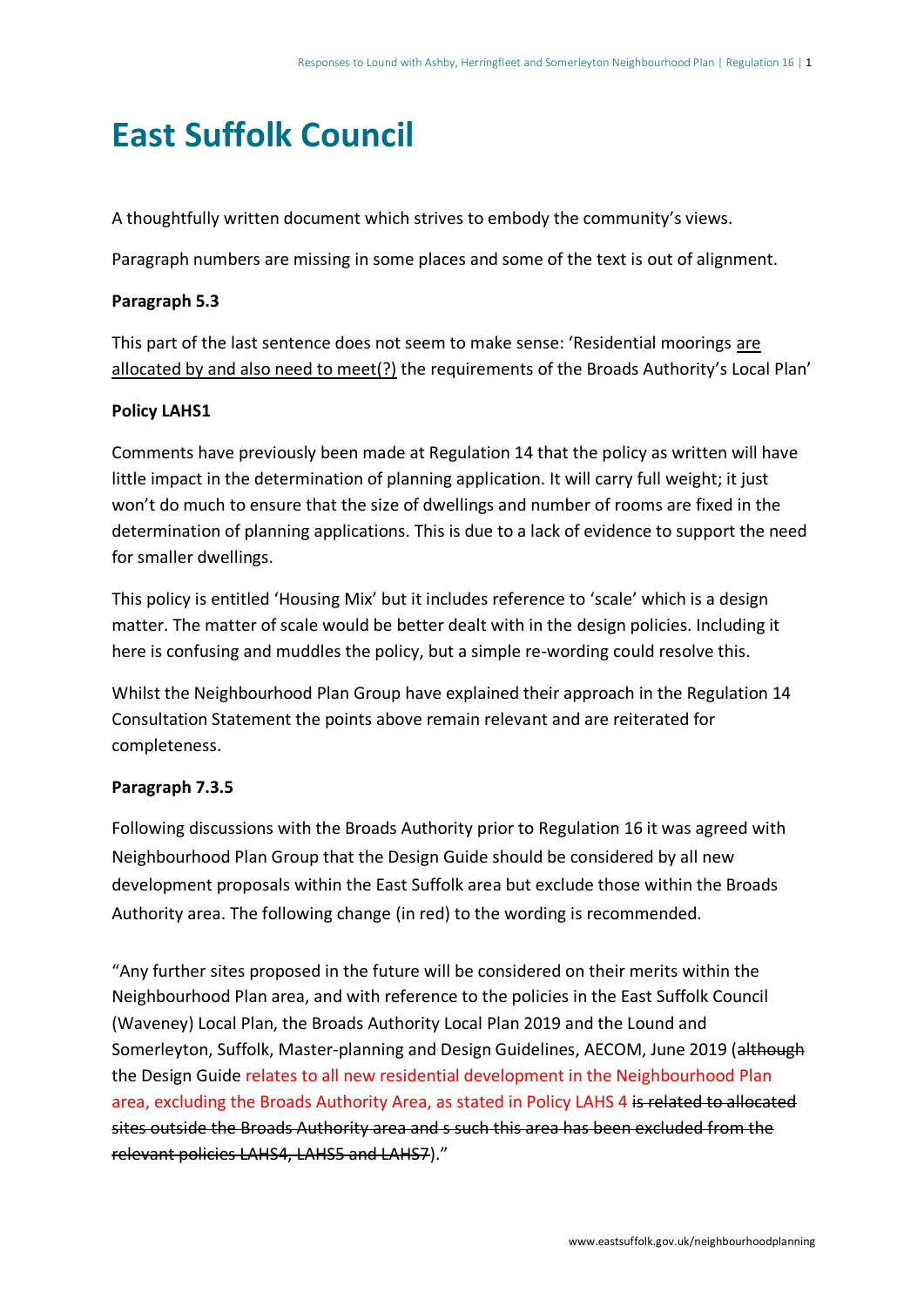### **7.5 Design styles new residential development**

The text loosely supports policies LAHS3 and LAHS4. It should made clear the details in section 7.5 are not policy requirements.

### **Policy LAHS 3 & LAHS 4**

The supporting text should have paragraph numbers.

### **Paragraph 8.1.1**

The text states "New developments will be expected to enhance biodiversity and mitigate against climate change". More appropriate wording might be "mitigate the impact of climate change"

#### **Policy LAHS 9 Support of Local Businesses**

As worded the policy is not in conformity with the Waveney Local Plan policies WLP1.2 'Settlement Boundaries', WLP8.13 'New Employment Development', WLP8.15 'New Self Catering Tourist Accommodation', WLP8.16 'New Hotels and Guest Houses', and WLP8.18 'New Town Centre Use Development'.

Terms used in the final paragraph such as 'rural tourism and other businesses that will benefit the local economy', and 'locations that are sustainable' are vague and the plan does not offer clarity or guidance on how these should be applied. Our concern is that this could potentially allow development of many different types of business and tourism uses throughout the neighbourhood area in a manner which is contrary to local and national planning policy.

As examples, where town centre uses are involved, The NPPF takes a town centre first approach to town centre uses – this policy potentially waters that down substantially to a degree that undermines the thrust of the NPPF. The policy would appear to support hotels, for example, in countryside locations which is contrary to the NPPF and local plan policies WLP8.16 'New Hotels and Guest Houses'. Local plan policy WLP8.18 'New Town Centre Use Development' sets out criteria for new town centre uses which LAHS9 does not take account of and would potentially support development in a manner which conflicts with WLP8.18. Where employment uses are concerned, local plan policy WLP8.13 'New Employment Development' sets out how proposals should be treated according to their proposed location. Policy LAHS9 does not take account of this policy or this strategy. The loose direction of the policy resulting from the vague wording could result in business-related development taking place across the neighbourhood area in countryside locations, contrary to the aims and objectives of local plan policy WLP1.2.

It is recommended that this policy should be made more precise in terms of what type of development is supported and in what location, and in doing so reflect local and national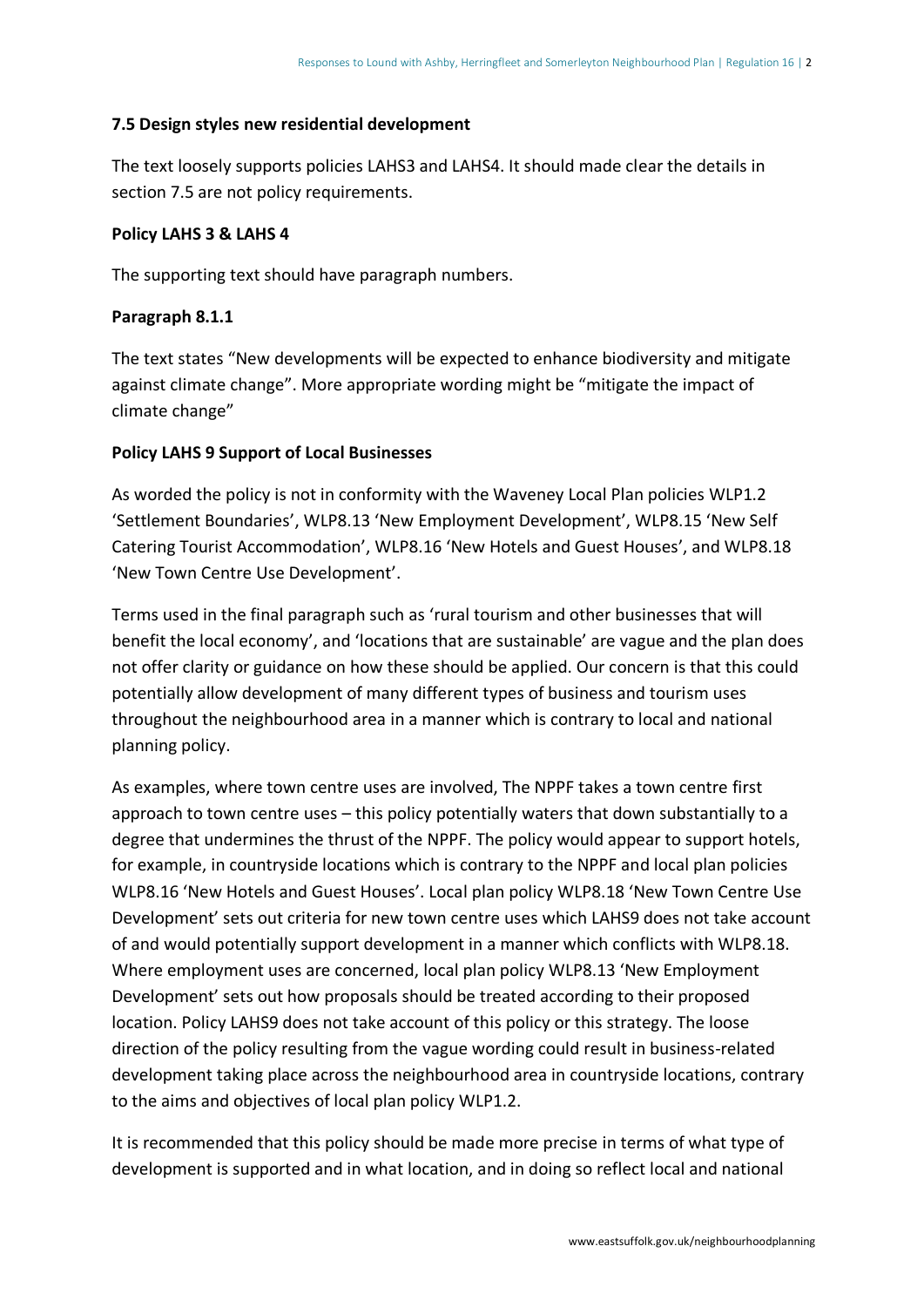policy more strongly.

Please note that these comments are given at an Officer level without prejudice to any future decisions that the Council may make.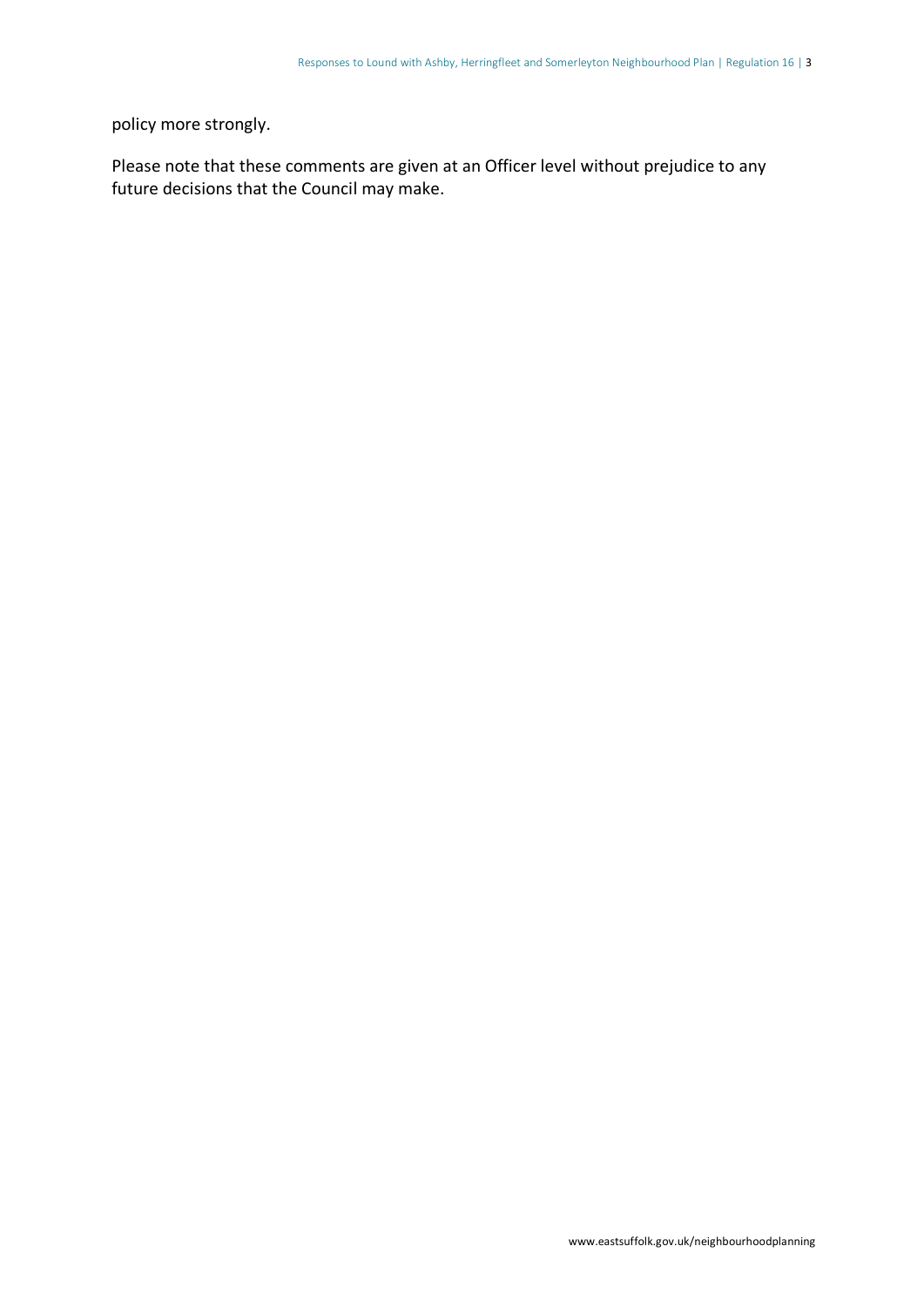### <span id="page-6-0"></span>**Broads Authority**

#### **Comment on Neighbourhood Plan**

Issues relating to Basic Conditions

• LAHS9 seems to be contrary to policy WLP1.2 of the Waveney Local Plan as it refers to employment land outside of settlement boundaries and WLP1.2 says that Neighbourhood Plans can allocate sites, but LAHS9 does not allocate and is general policy wording. East Suffolk Council may have thoughts on this. There is potential to affect the setting of the Broads, if there is development beyond the settlement boundaries that is not controlled or guided by specific policy and criteria. This seems to be related to Basic Condition E as it does not seem to adequately reflect the Waveney Local Plan.

#### Issues relating to delivery of policies/how they can be used in decision making

- Policy LAHS1 by saying 'preference will be given' there is no real instruction or requirement there. If there is evidence and local desire for homes to be 1, 2, 3 bed then the policy needs to be worded stronger. As written, it is not clear what the policy will achieve. What does 'preference' really mean? As a developer do I need to just say 'I can make more money on one 5 bed house' and that will be accepted as ok? Do you want a more formal sequential approach? Do you want a more robust approach? We mentioned this at the Regulation 14 consultation.
- 7.4.6 it is not clear what this paragraph seems to be saying has the same status as the design guide. And which policy sets out that these other documents need to be considered? 7.5.7 seems to continue to imply that the supporting evidence document has weight in decision making. It is not in the Plan however and as stated previously, there is no policy wording to say this is the case.
- Policy LAHS4, last paragraph not all applications need a design and access statement. Or is this policy requiring them all to complete one?
- Para 9.2.4 where is the site identified? If this Plan? In the Waveney Local Plan? In a planning application? LAHS7 does not allocate land for this use. The wording in 9.3.1 talks of a location, but that is not in a policy or on a map.

#### Factual changes:

The following comments are **factual** changes that are required to be made to the Neighbourhood Plan.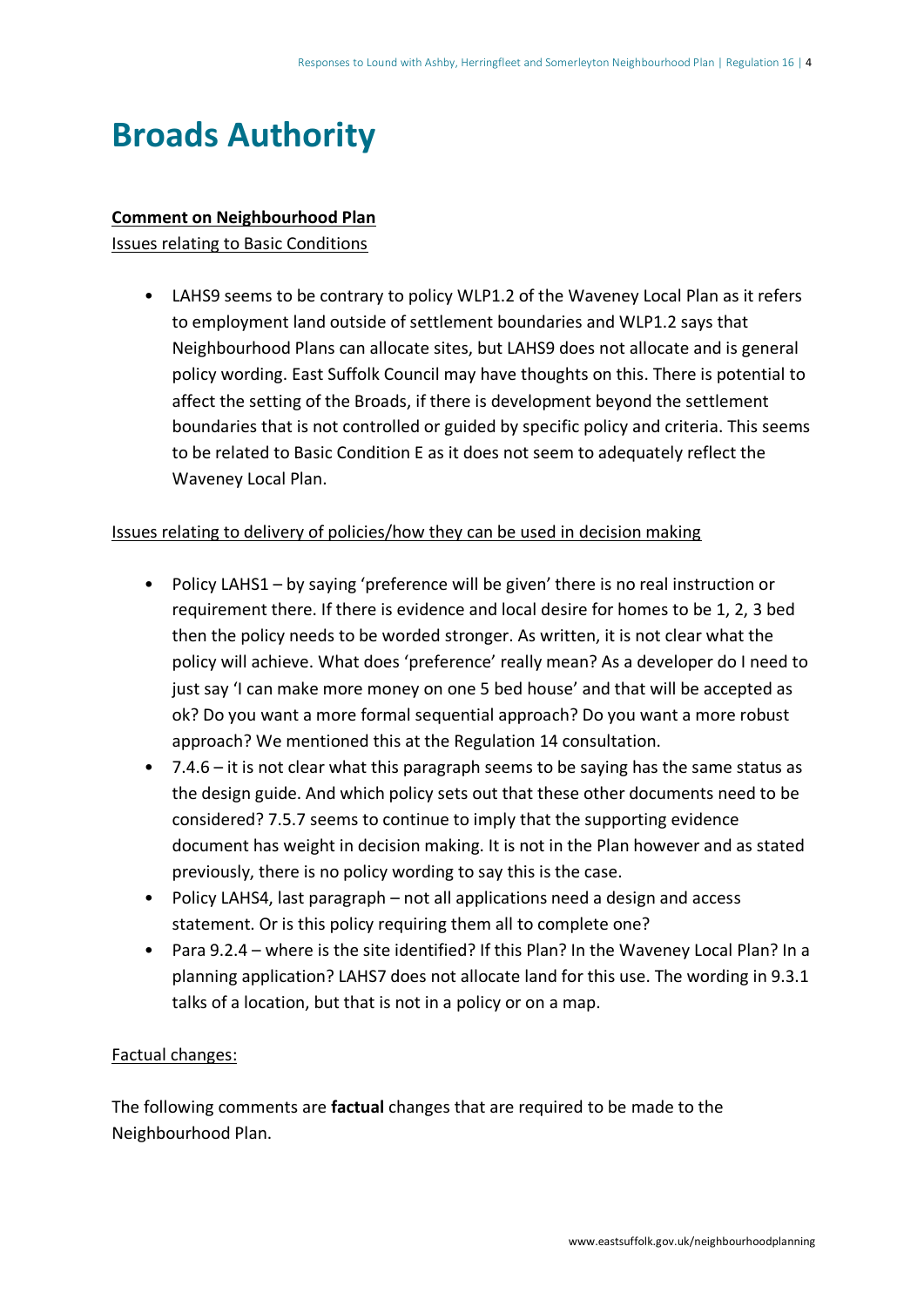- Throughout where is the OS licence for the maps used?
- Para 7.2.3 and 7.2.4 are the same. Seems to be repeated.
- 7.3.1 following 7.2.2 and 7.3.4, this para should state that the design guide does not apply to the Broads (and this stance is supported as the Guide does not adequately assess the Broads and relevant documentation which could have resulted in different outcomes and the Neighbourhood Plan group are unable to change the document as AECOM produced it; it should be noted that if the guide applied to the Broads, we would have had to object in relation to Basic Condition E).
- The map on page 10 has a Neighbourhood Plan allocation shown. What is this? There does not seem to be an allocation in this Neighbourhood Plan. The map will need updating.
- Para 7.3.5 says: (although the Design Guide is related to allocated sites outside the Broads Authority area and **a**s such this area **the Broads** has been excluded from the relevant policies LAHS4, LAHS5 and LAHS7). Recommend the changes in yellow are made to make this part clearer.
- LAHS3 says 'Local Plan polices WLP8.23 (Protection of Open Space) of the East Suffolk (Waveney) Local Plan and DM7 (Open space on land, play space, sports fields and allotments) of the Broad Authority Local plan'. But this is a fragment of a sentence. Perhaps it needs to end with 'are of relevance'?
- Para 8.1 and the lakeside areas at Lound Waterworks **a**long with the Broads Authority executive area.

### Wording that is not in policy, but seems to be setting policy

It is not clear how a Development Management Officer can use these statements as they are not in a policy:

- Section 7.5 these seem requirements for designing development, but they are not in a policy so it is not clear what weight they have. Is there a need for a design policy that refers to these criteria? Indeed 7.4.6 seems to be an instruction, to include the community when designing schemes, and would form part of a design policy.
- Section 8.1 this has some criteria but they are not in a policy so it is not clear how the information in this section is intended to be used.
- Section 8.5 this seems to be policy wording. But it is not in a policy so it is not clear what a DM Officer would do with it. Also, the Waveney and Broads Local Plans have policies on SuDS. How does this go further or say anything different to those policies?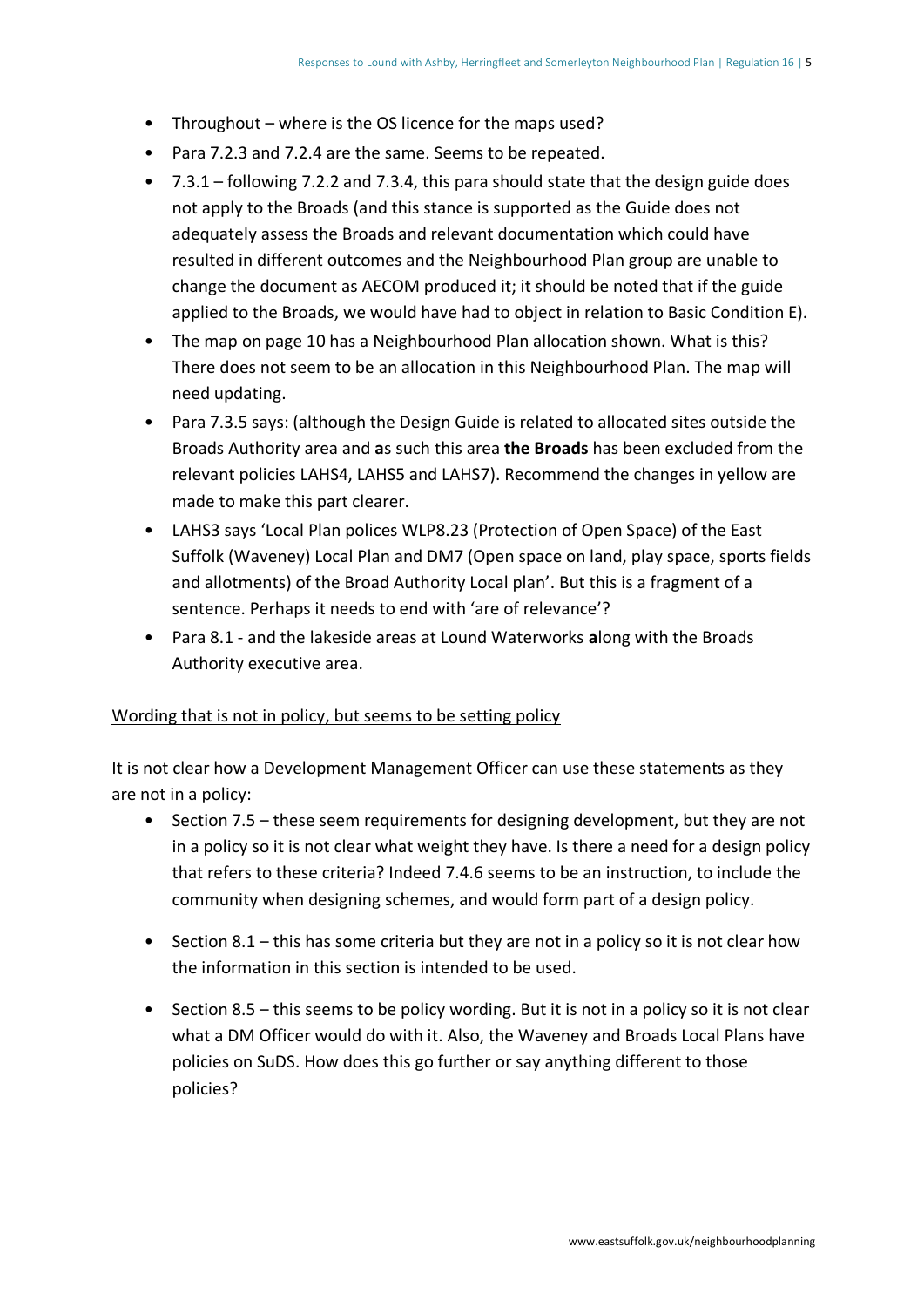### Issues relating to formatting which need to be addressed

• Page 16, wording under title LAHS3 does not have a para number. Suggest that is added. We mentioned this at the Regulation 14 consultation.

#### Other comments

- Para 7.2.2 seems to imply that schemes of under 10 dwellings is favoured, yet acknowledges that the affordable housing policies will not be triggered. It is clear in the objectives of the Neighbourhood Plan that it is important to meet the needs of the whole community and attract younger people and enable the population to be more balanced. Is the text in the policy, apparently supported by the Design Guide, contradictory to the stated objectives of the Plan?
- Para 8.3.4 is there a school travel plan? Could that perhaps be an action or project for the group? We mentioned this at the Regulation 14 consultation.
- Section 9.1 and 9.2 and 9.3.2 to 9.3.8 and 9.4 and section 11 seem to be background information with no related policy. It is not clear what the intentions are for the information in these sections.

#### **Basic Conditions Statement**

- As set out at the start of this representation, one part of the document does not seem to meet some Basic Conditions, for the reason set out in this representation.
- The NPPF 2021 has been released recently. Not sure how the Examiner would want to address how the NPPF is assessed in the Basic Conditions statement.

### **Character statement for Somerleyton Village**

- 'Listed Landscape' do they mean Registered Parks and Gardens or Protected Landscapes? If the latter, they could mention that the western end of the Conservation Area (CA) is within the Broads Authority Executive Area.
- 5.4 / 5.5 could some description of the marina and boatyard area, part of which is in the CA be provided in the 'walk-through' description of the CA? It certainly has a distinct character that contributes to this part of the CA and its wider setting.
- They make various references to views across the Waveney Valley should these be more descriptive and could the document make clear that these contribute positively to the conservation area?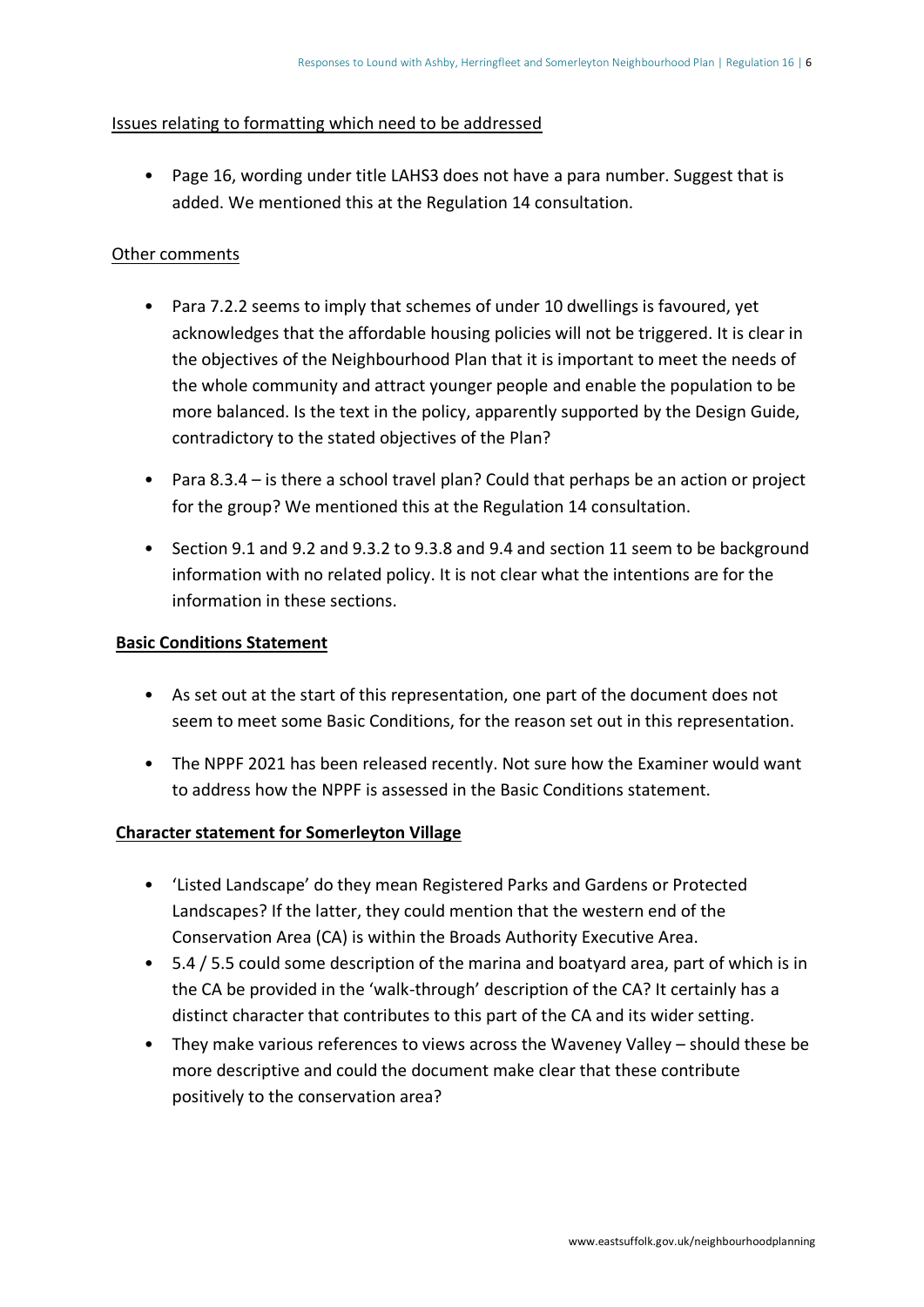### <span id="page-9-0"></span>**Historic England**

Thank you for inviting Historic England to comment on the Regulation 16 Submission version of this Neighbourhood Plan.

We do not consider it necessary for Historic England to provide further detailed comments at this time. We would refer you to any previous comments submitted at Regulation 14 stage, and for any further information to our detailed advice on successfully incorporating historic environment considerations into your neighbourhood plan, which can be found here: [https://historicengland.org.uk/advice/planning/plan-making/improve-your](https://historicengland.org.uk/advice/planning/plan-making/improve-your-neighbourhood/)[neighbourhood/](https://historicengland.org.uk/advice/planning/plan-making/improve-your-neighbourhood/)

I would be grateful if you would notify me if and when the Neighbourhood Plan is made by the planning authority. To avoid any doubt, this letter does not reflect our obligation to provide further advice on or, potentially, object to specific proposals which may subsequently arise as a result of the proposed NP, where we consider these would have an adverse effect on the historic environment.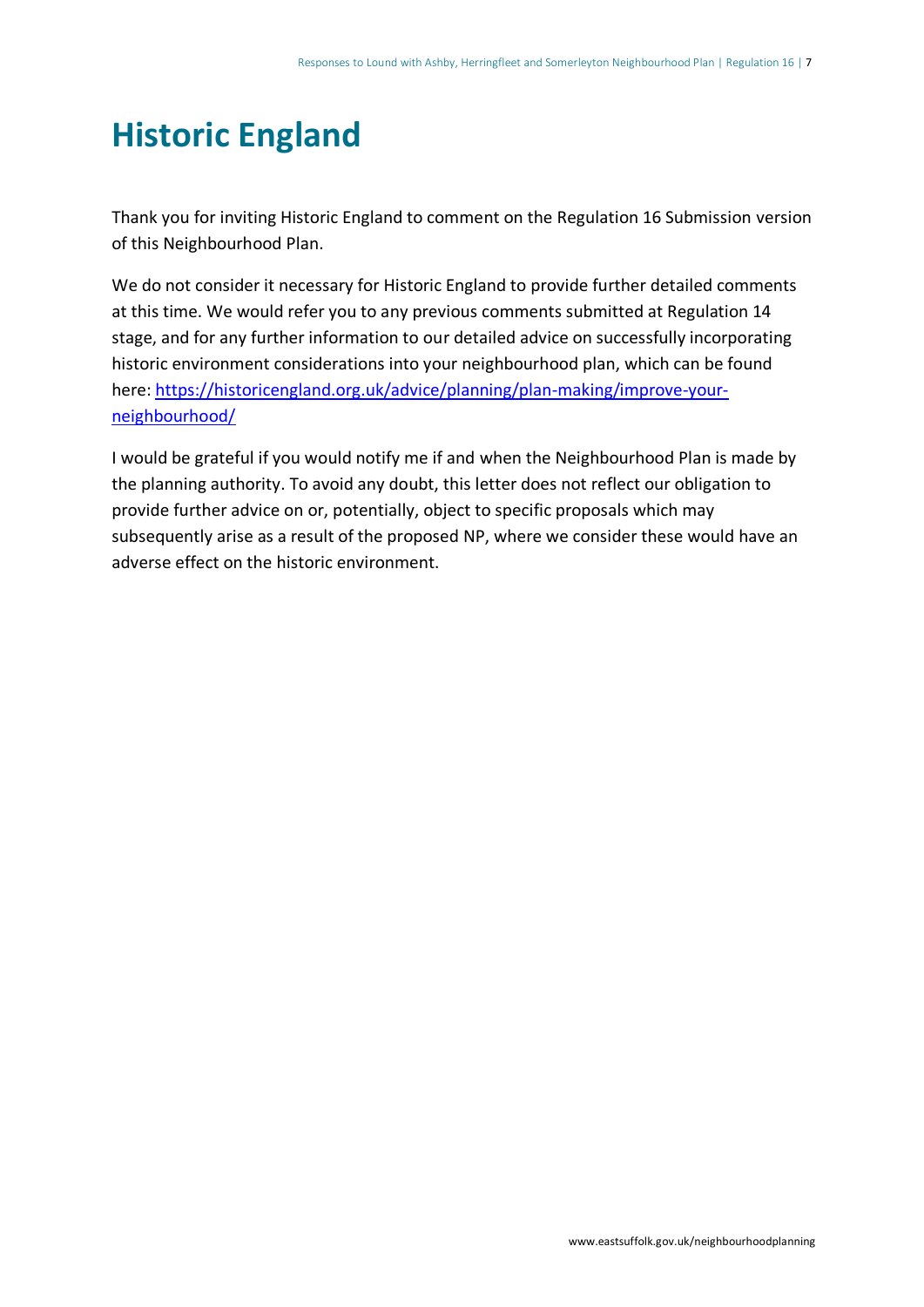### <span id="page-10-0"></span>**Natural England**

Natural England is a non-departmental public body. Our statutory purpose is to ensure that the natural environment is conserved, enhanced, and managed for the benefit of present and future generations, thereby contributing to sustainable development.

Natural England is a statutory consultee in neighbourhood planning and must be consulted on draft neighbourhood development plans by the Parish/Town Councils or Neighbourhood Forums where they consider our interests would be affected by the proposals made.

Natural England does not have any specific comments on this neighbourhood plan.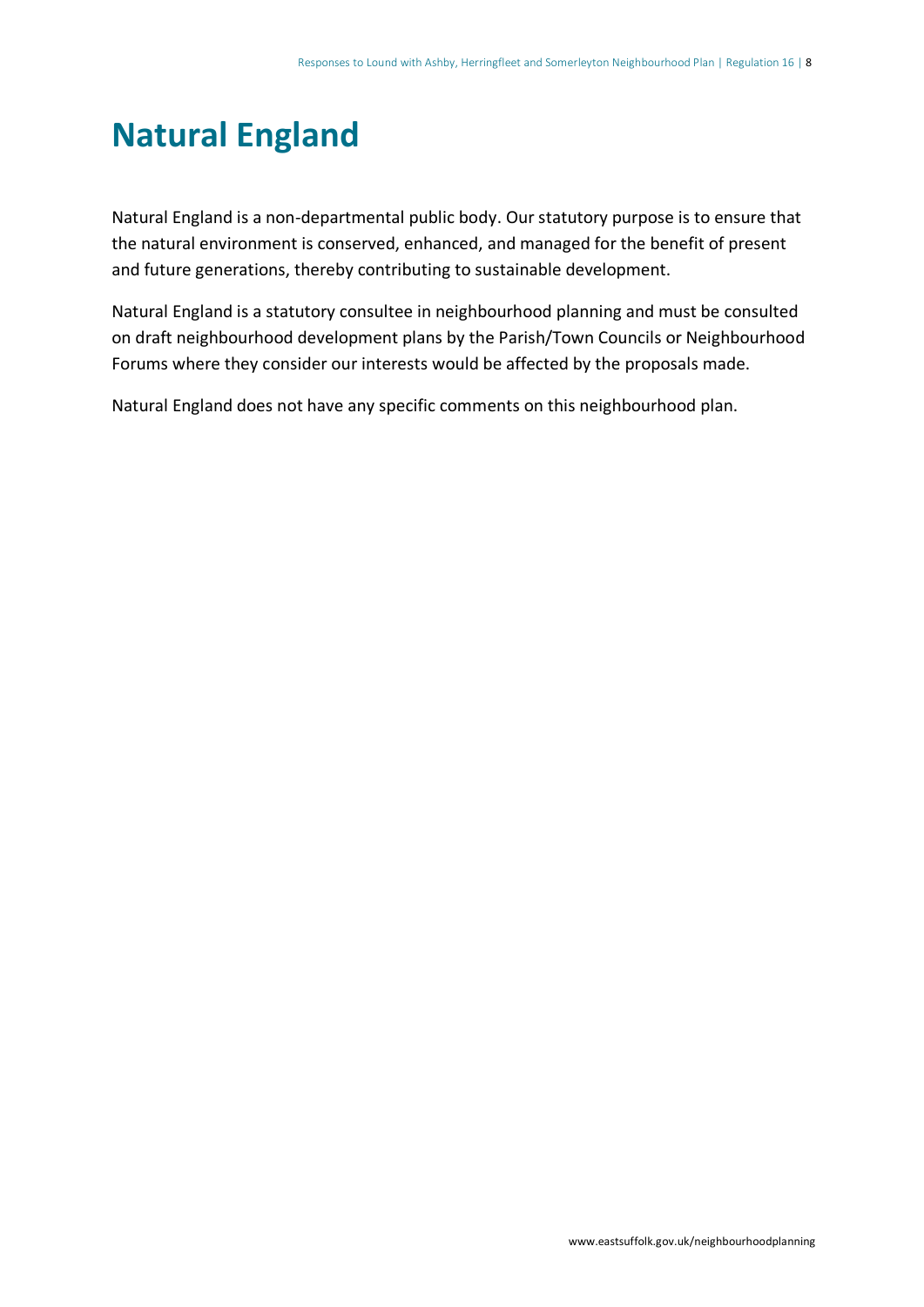### <span id="page-11-0"></span>**Norfolk County Council**

Thank you for consulting Norfolk County Council on the Lound with Ashby, Herringfleet and Somerleyton Neighbourhood Plan. The County Council has no comments to make.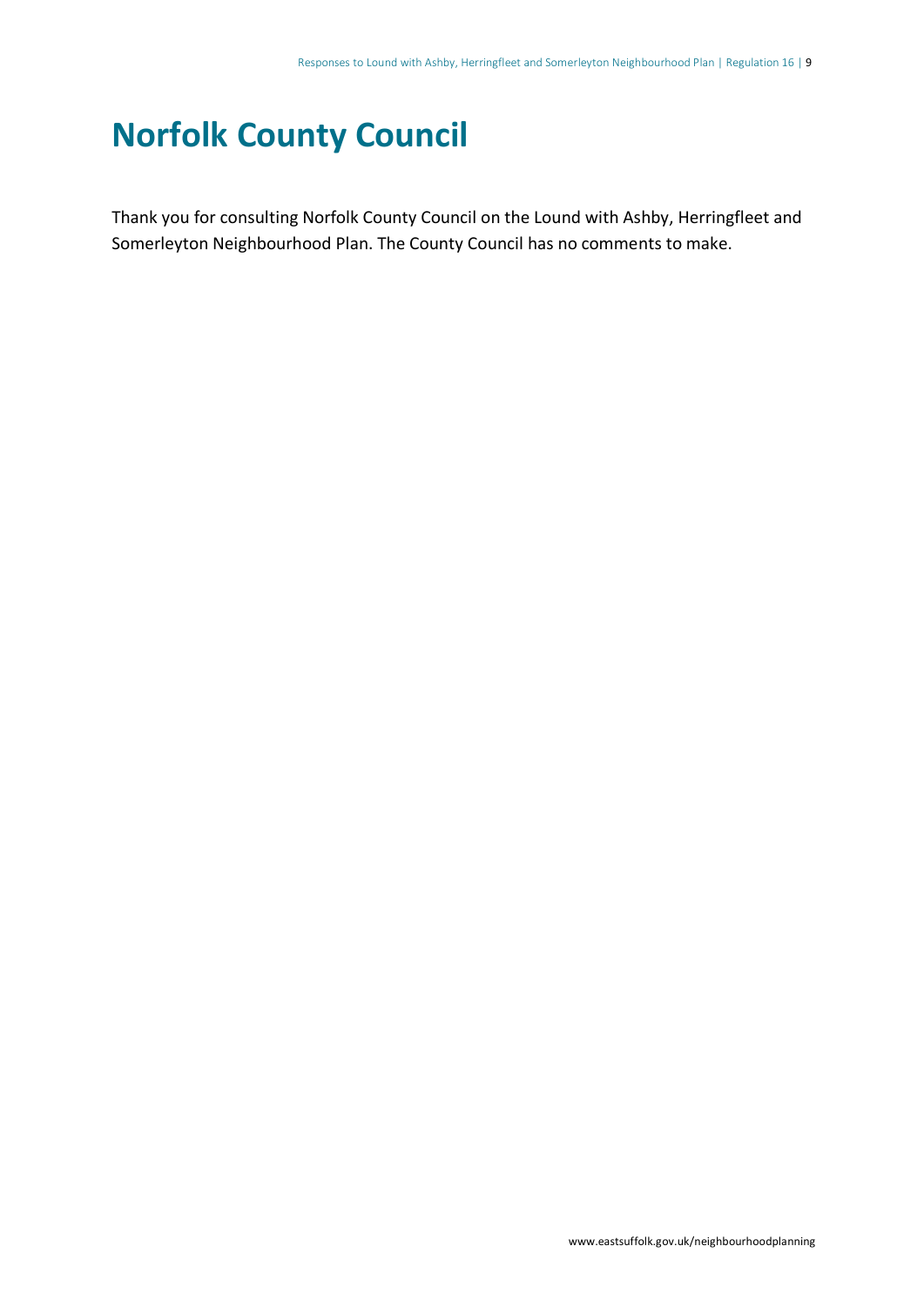## <span id="page-12-0"></span>**Somerleyton Estate (Evolution Town Planning Ltd)**

### **Introduction**

- 1.1 These representations have been prepared on behalf the Somerleyton Estate. The Estate is a significant employer and landowner in the villages of Somerleyton, and Lound that are within the Neighbourhood Plan area, and also around Fritton. The Estate has a close and long-term interest in the success and vitality of the local area.
- 1.2 The Estate owns and runs the Grade II\* Somerleyton Hall and Gardens which are open to the public. The Hall is an important local tourist attraction and employs around 15 people as well as numerous local trades involved in the maintenance and upkeep. The various activities on the wider Estate are carried out with the aim of maintaining and improving the Hall, for example, funding the restoration of the 17th Century gardens. The current owner strongly believes that the local area needs sustainable development in order to thrive.
- 1.3 The Estate aims to develop housing that is attractive, environmentally exemplary and which meets local needs in a way that will be appreciated by current and future residents. A number of housing developments have been built on estate land from Victorian estate worker housing to the Morton Peto Close in the 1980's. The Estate has 2 housing allocations in the Waveney Local Plan which it is in the process of developing. In addition, the Estate is involved in many local businesses including The Kings Head pub and the marina in Somerleyton. In Fritton, the Estate has the Fritton Arms and Fritton Lake holiday resort which provides holiday accommodation and leisure activities. These businesses have been purchased, or created by, the Estate. They have received investment from the Estate with the aim of supporting local infrastructure and jobs and generating an income to support the upkeep of Somerleyton Hall. The Estate has a large farming operation based in Somerleyton village. Hugh Somerleyton is a founding trustee of Wild East which seeks to rewild 250,000 acres of East Anglia. The Estate is leading the way with an extensive rewilding project on 1,000 acres of its own land.
- 1.4 The Estate supports the preparation of the Neighbourhood Plan and has worked with the Neighbourhood Plan group for several years. The Estate is grateful to the volunteers who have prepared the Neighbourhood Plan and supports many parts of the Neighbourhood Plan.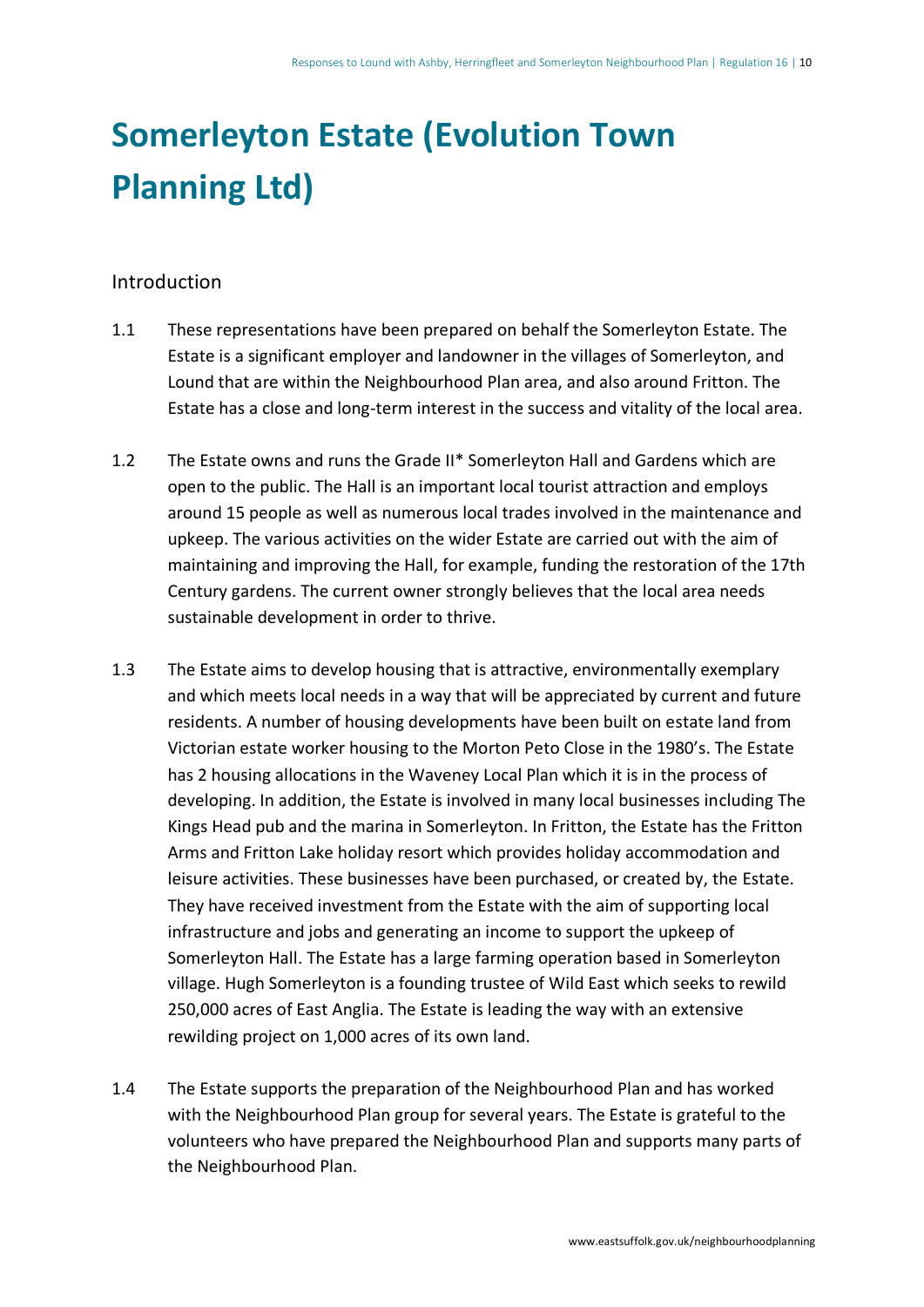1.5 We have a few comments on the Policies in the Plan to ensure that they are effective and meet the basic conditions for Neighbourhood Plans.

### **2.0 Policy LAHS 1 Housing Mix**

- 2.1 The Estate supports the aim of this Policy to encourage smaller homes, however, to maintain a balanced mix of homes some larger homes are needed. The Waveney Local Plan has a Policy reference WLP.8.1 – Housing Mix that requires that 35% of new dwellings on residential developments are 1 or 2 bed properties. The Neighbourhood Plan Policy LAHS 1 states a preference for 1, 2 and 3 bed properties.
- 2.2 We question whether stating a 'preference' in a Policy means that it is a Policy or an objective?
- 2.3 It is important that the mix of homes that is provided includes some 4 bed homes and that the Policy does not prevent development of these types of homes. In recent discussions, the village school in Somerleyton and businesses, have voiced support for some 4 bed homes to be developed to ensure that the village has sufficient families to support the school and local businesses such as the pub. Appendix 1 of this report contains correspondence from the Headteacher of the Village School on the need for some larger homes. This was previously circulated to the Neighbourhood Plan group at the start of 2020. The correspondence refers to other possible projects that were being discussed at the time and which can be disregarded for this consultation. This shows the benefits that a mix of housing would bring to local businesses and the school which is particularly important as the country recovers from the pandemic.
- 2.4 We suggest that the Policy could be amended to say that '*more weight'* will be given to the provision of smaller homes rather than a preference. This would show that positive support will be given to planning applications that help to achieve the aim to deliver smaller homes without preventing the delivery of some larger homes. This change would ensure that the Neighbourhood Plan meets the basic condition of achieving sustainable development, which is recognised in the Local Plan Policy on housing mix.

### **3.0 Policy LAHS 2 Development of Allocated Sites**

3.1 Policy 2 identifies the 3 allocated sites in Somerleyton and Lound. It refers to the AECOM Design Guidelines that are contained in the Lound and Somerleyton, Suffolk Masterplanning and Design Guidelines June 2019. The Policy states that the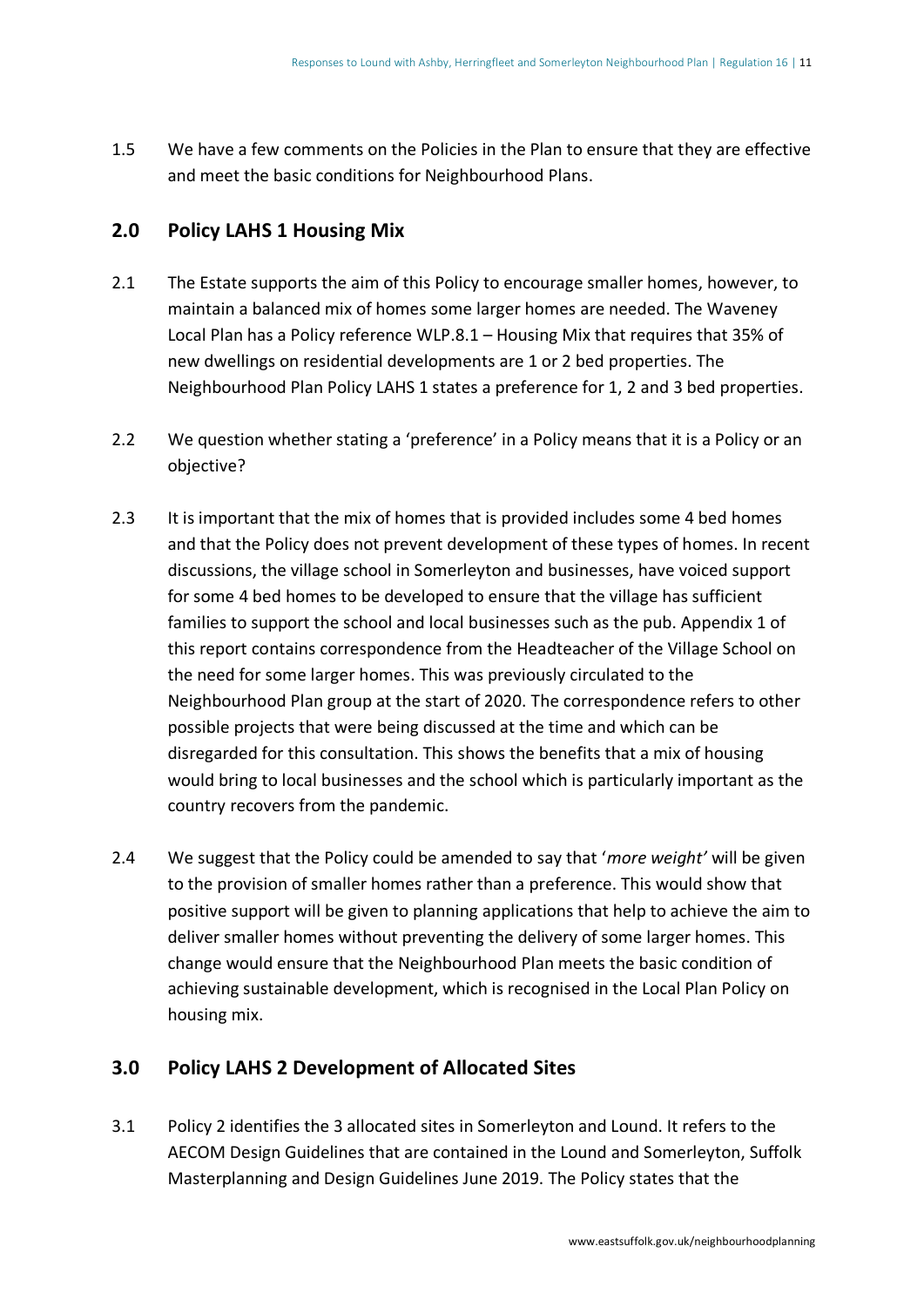development of each site should be in conformity with the Concept Masterplan and the Design Features section of the Guide for each site.

- 3.2 The AECOM work was carried out before any detailed site investigations were undertaken or before any detailed work on ecology, drainage or landscape design. The Concept Masterplans were prepared before any detailed architectural work was carried out which requires an in depth understanding and assessment of the sites. The proposals in the Design Guide may be appropriate, however, they have not been carried out with the rigour or range of professional input that would be required for a planning application. There should be flexibility in the Policy so that appropriate alternative designs can be considered. It is accepted that, even with flexibility, in the policy that any proposals will have to meet the strict requirements of the Waveney Local Plan Policies for the development of the sites and the aspirations of the Design Guide.
- 3.3 To meet the basic conditions, Neighbourhood Plans must have regard to the desirability of preserving any listed building or its setting; preserving or enhancing the character and appearance of any Conservation Area; and must contribute to achieving sustainable development.
- 3.4 To achieve these aims there should be flexibility so that any development makes reference to the Concept Masterplans and Design Guide and, if necessary, is allowed to explain and justify why it may be appropriate to propose an alternative layout or design of development and for a reasonable alternative to be approved. The Estate has submitted a planning application on the allocation WLP7.5 which is shortly to be approved. At the time of writing, the Estate is about to submit a planning application on WLP7.6 Mill Farm Field. The application has been prepared by a very experienced team including the architects Project Orange, Area landscape architects, and engineers Richard Jackson. The proposals are landscape led schemes that follow a detailed analysis of the sites. The Site Layout and Design and Access statement for Mill Farm Field are included in Appendix 2. In Appendix 3 is a pre-application advice letter and the Site Layout submitted with the pre-application advice. This demonstrates Council support for a layout that improves on the suggestions in the Neighbourhood Plan Design Guidelines, and which better delivers sustainable development and a development which better reflets the character of the Conservation Area.
- 3.5 An example of the flexibility supported by the pre-application discussions is the benefits of integrating the open space within the development. The northern open space as shown on the Design Guide Concept Masterplan would be behind a hedge if, as required by the Design Guide, the boundary hedges are retained. This approach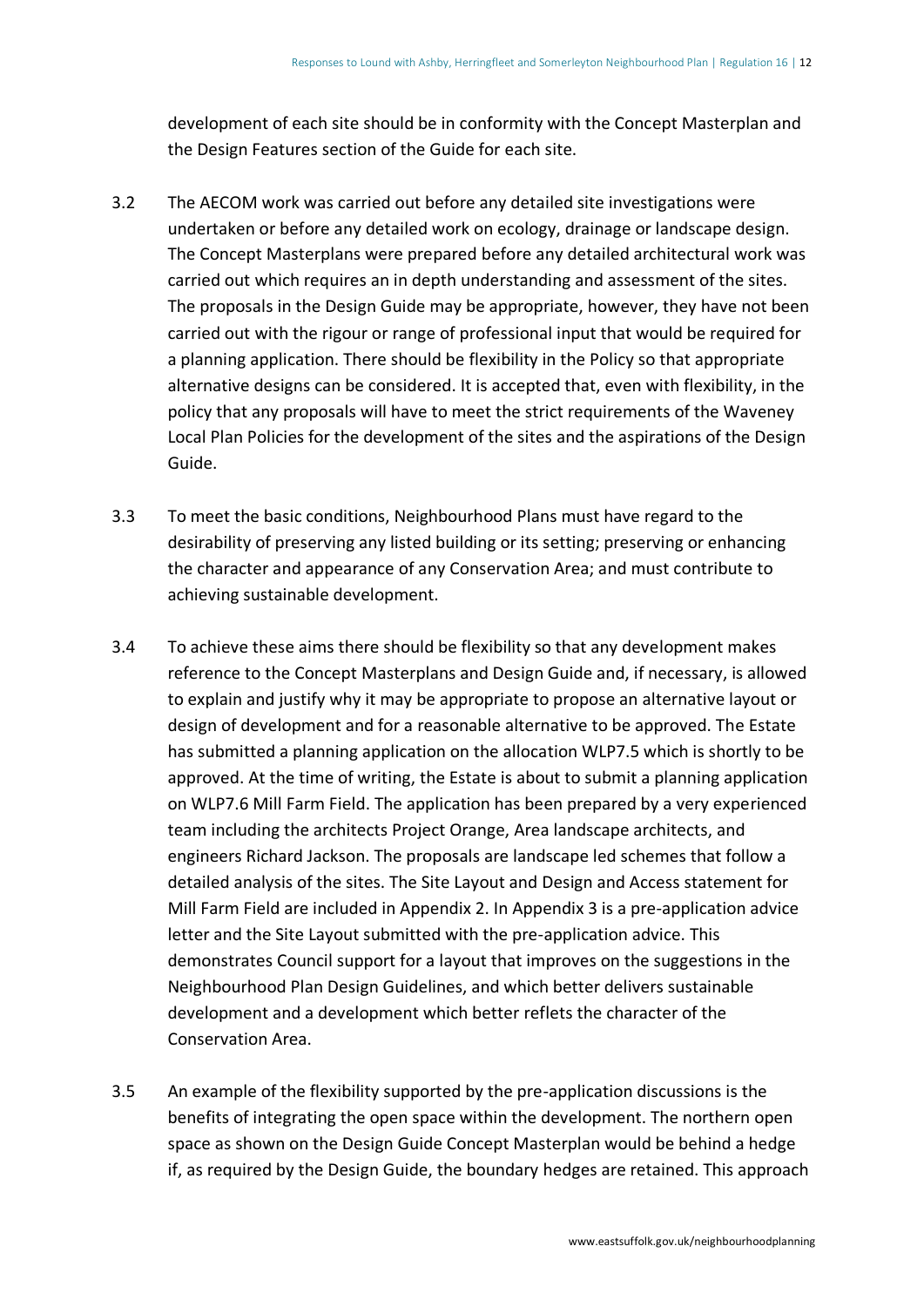hides the open space which would be inconsistent with open nature of other public spaces in the village and in the Conservation Area. An alternative approach of a more central open space could also be acceptable and, in our view, would be an improvement.

- 3.6 The Councils pre-application letter makes the following comments about the central open space: *'Inclusion of two large areas of open space successfully break up the layout of the site, allowing for a loose and informal layout, which is attractive in form. This is strengthened by the front elevations along the northern aspect, which integrates well within the street scene and wider character of the village.'* This supports the proposal for housing on the northern part of the site and the open space being central to the site. The Neighbourhood Plan should have the flexibility to deliver this layout.
- 3.7 In response to these representations in the Regulation 14 consultation, the comment was made by the Neighbourhood Plan group that: *'The Masterplanning and Design Guidelines provide a concept that meets and satisfies the requirements laid down by the NP. It shall be adopted by default but alternatives that equal or surpass this arrangement may be proffered by developers.'* If this is the case, we suggest that the flexibility should be reflected in amendments to the policy as we have set out below to the position is clear.
- 3.8 The Neighbourhood Plan should contain sufficient flexibility to allow architects and landscape architects, who have considered the site in more detail than has been possible in the Design Guide, to deliver a high-quality scheme. This will ensure that the finished developments best deliver the quality that is required by Local and Neighbourhood Plan Policies.
- 3.9 To meet the basic conditions, the Policy should be amended to state in each of the 3 bullet points (new words underlined and existing words crossed out): …*'should have regard to be in in conformity with the concept masterplan………..*
- 3.10 At the end of the Policy a new sentence should state: '*Departures from the Concept Masterplan and Design Guidelines that equal or surpass the proposals in the Guide should be explained and agreed with the Local Planning Authority*'

### **4.0 Policy LAHS 4 Design of New Residential Developments**

4.1 We make similar comments on this Policy to LAHS 2. The Policy states that: '*All new development will be expected to comply with the requirements of the Masterplanning and Design Guides*.' There should be flexibility so that any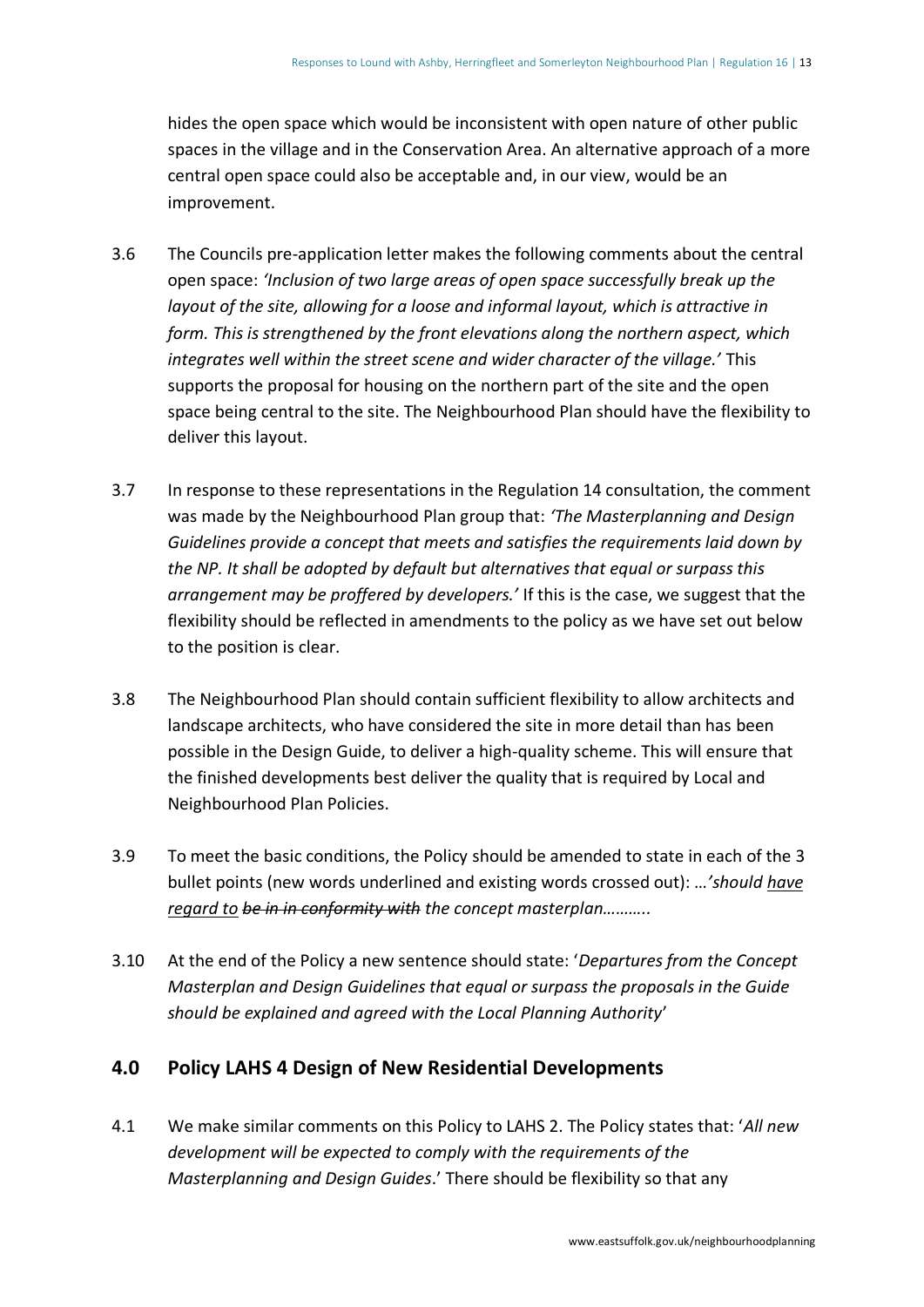development makes reference to the Concept Masterplans and Design Guide and, if necessary, is allowed to explain and justify why it may be appropriate to propose an alternative layout or design of development and for a reasonable alternative to be approved. At the end of the Policy a new sentence should state: '*If the design of the allocated sites changes from the Concept Masterplans and Design Guidelines this should be explained in any planning application and agreed with the Local Planning Authority*'.

### **5.0 Lound and Somerleyton, Suffolk Masterplanning and Design Guidelines**

- 5.1 As set out in our representations on the Neighbourhood Plan Policy LAHS 2, the AECOM work on the Masterplanning and Design Guides was carried out before any detailed site investigations or any detailed work on ecology, drainage or landscape design. The Concept Masterplans were prepared before any detailed architectural or landscape work was carried out.
- 5.2 To meet the basic conditions, Neighbourhood Plans must have regard to the desirability of preserving any listed building or its setting; preserving or enhancing the character and appearance of any Conservation Area; and must contribute to achieving sustainable development.
- 5.3 The Design Guide should recognise that there should be sufficient flexibility to allow architects to design a high quality scheme and to be allowed to justify and improve on the Concept Masterplans if this gains the support of the Local Planning Authority. This is important in order to deliver high quality design that best responds to historic character and delivers sustainable development.
- 5.4 Examples of where flexibility would be helpful is in respect of site WLP 7.6 known as Mill Farm Field off The Street and Station Road in Somerleyton. The retention of the boundary hedges, the location of open space, the transition to neighbouring woodland and the location of access points are important considerations in the design process. The retention of the boundary hedgerows is important and a sensible aim. Part 6.5 of the Design Guide describes it as '*crucial*' and recognises the ecological benefits of retention.
- 5.5 However, this aim makes the creation of open space to the north of the site difficult because the boundary hedge would cut off the open space from The Street in a manner that will be out of character with the village, where open spaces are not enclosed. As shown in Appendix 2 open space may be better located within the site surrounded by attractive built frontages. A positive frontage to the north of the site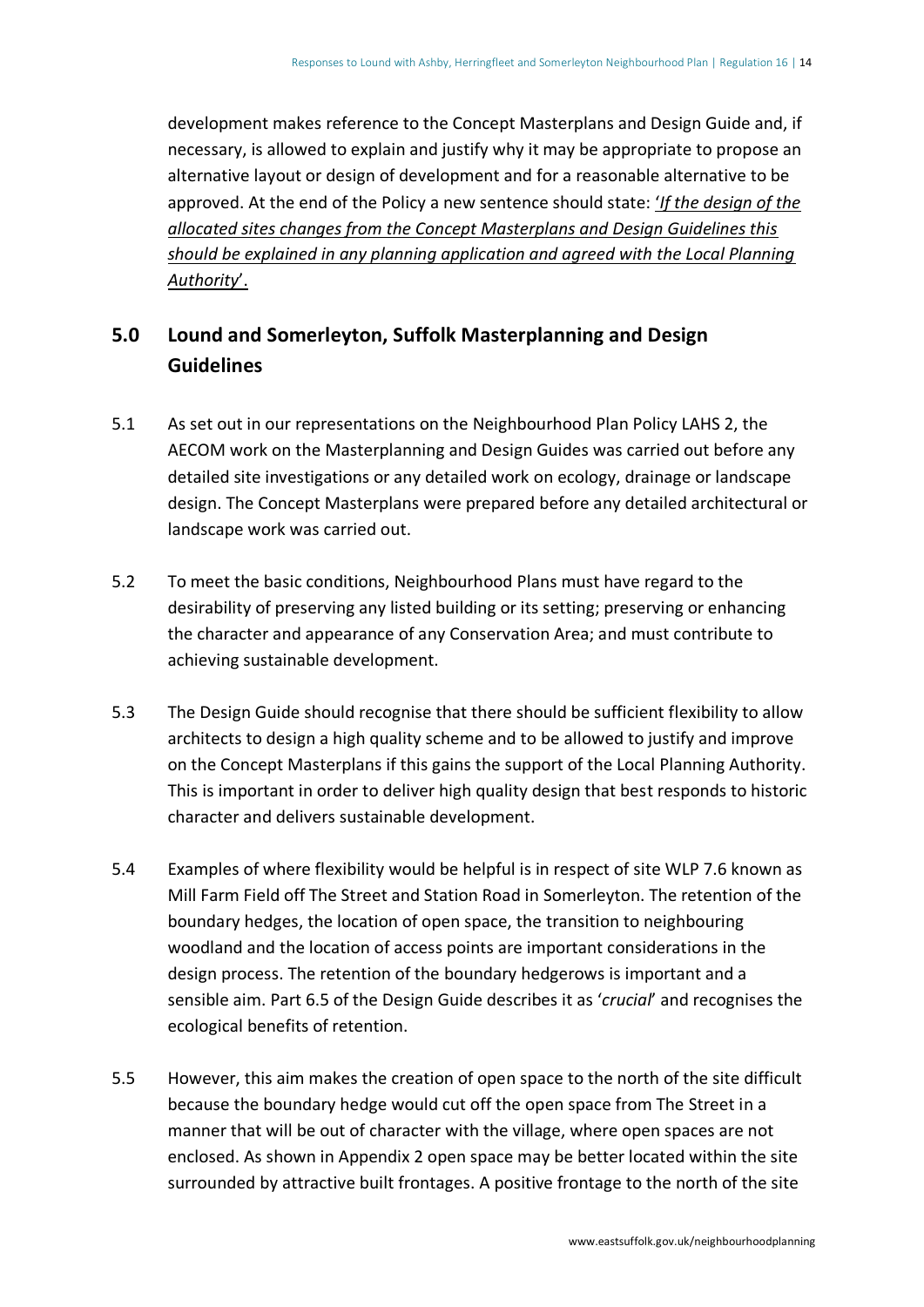could be created with attractive homes that would meet the aim of the Design Guide which is to sensitively deal with this important area.

- 5.6 The suggestion in 6.5 of the Design Guide that the primary access route should be from the north is difficult to achieve, as shown on the Concept Masterplan which does not show such an access. Instead, the Concept Masterplan shows the pedestrian and cycle link to The Street, not the primary access route. It would be sensible if this bullet point indicated that there should be pedestrian and cycle access from The Street.
- 5.7 These examples show how an alternative and high-quality development could be created that respects the historic character of the area and delivers sustainable development.
- 5.8 To allow architects and designers to have the opportunity to create high quality developments, the introductions to the Lound and Somerleyton sections in paragraphs 5.1 and 6.1 should be amended as follows (new wording is underlined and deleted wording is crossed out):

…*distinctive features which need to be reflected in future development should have regard to………….*

- 5.9 A new sentence should be added to the end of paragraphs 5.1 and 6.1 to state: '*If needed departures from the Concept Masterplan and Design Guidelines can be permitted and should be justified and agreed with the Local Planning Authority.'*
- 5.10 In order to provide design flexibility bullet points 2, 6, 7 and 8 in paragraph 6.5 should be amended as follows.
	- *Creation of a green corridor along the southern boundary through the use of open space or suitable boundary treatments.*
	- *Natural surveillance of the public open space in the southern part of the site will be created by properties facing onto the space and creating active frontages.*
	- *If open space is located to the front of the development is it should be set back from The Street to create a positively green frontage to the development. This allows the built form to positively relate to the existing houses along Morten Peto Close.*
	- *This site is adjacent to a mature woodland group beyond the eastern boundary along The Street and beyond the southern boundary. Development opposite the woodland to the south needs to have a positive relationship with the woodland*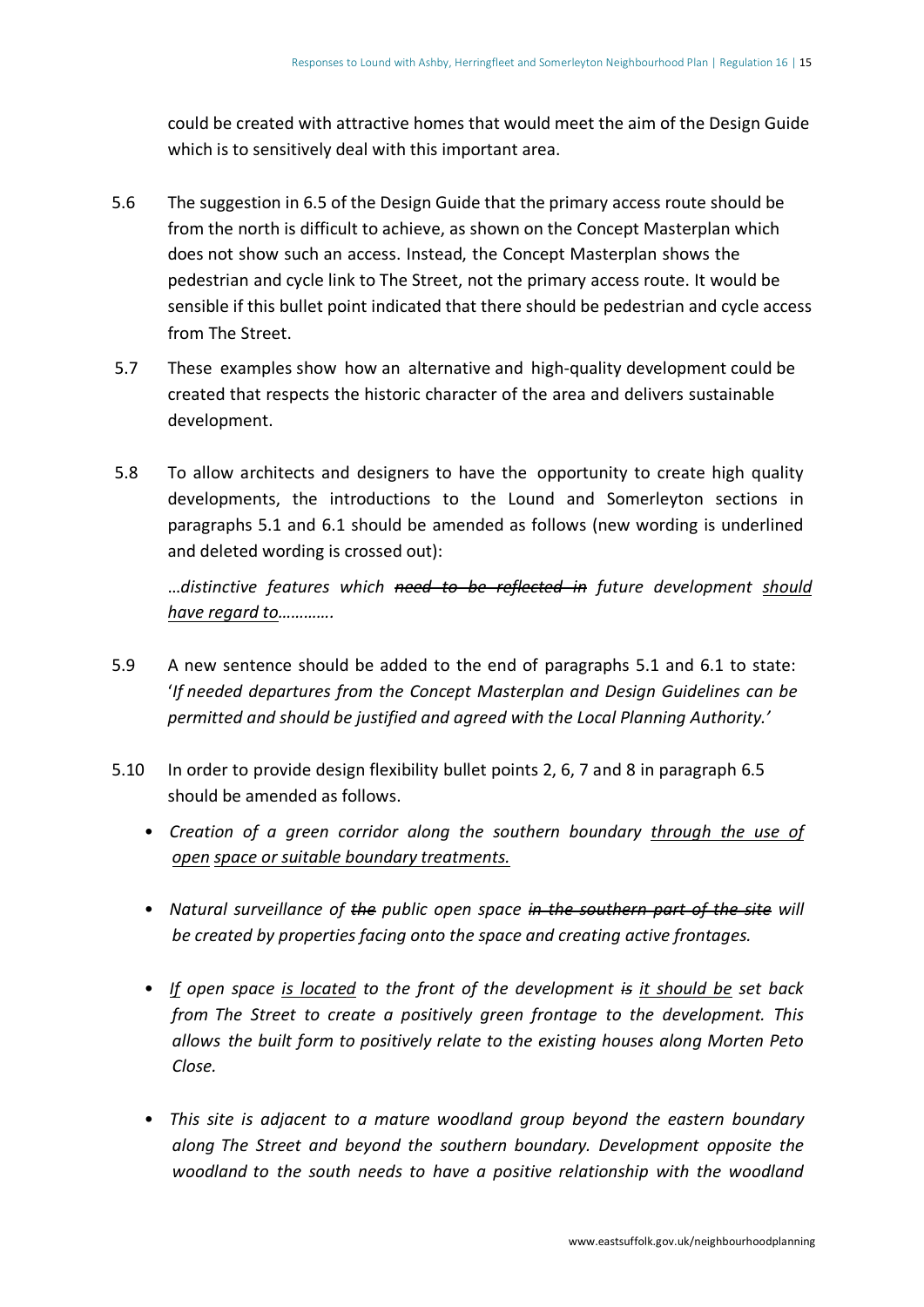*and the design should incorporates open space or other landscape treatments to reflect this sensitive approach to the design.*

These changes will ensure that the Design Guide can be flexibly applied and deliver sustainable development that reflects the historic character of the area. In respect of Mill Farm Field these changes will allow flexibility so that the design can respect local character.

### **Appendices**

[Appendix 1](https://eastsuffolk.inconsult.uk/gf2.ti/af/1316226/424480/PDF/-/Somerleyton%20Estate%20_Evolution%20Town%20Planning%20Ltd_%20-%20Appendix%201%20_Redacted_.pdf) [Appendix 2](https://eastsuffolk.inconsult.uk/gf2.ti/af/1316226/424488/PDF/-/Somerleyton%20Estate%20_Evolution%20Town%20Planning%20Ltd_%20-%20Appendix%202.pdf) [Appendix 3](https://eastsuffolk.inconsult.uk/gf2.ti/af/1316226/424489/PDF/-/Somerleyton%20Estate%20_Evolution%20Town%20Planning%20Ltd_%20-%20Appendix%203.pdf)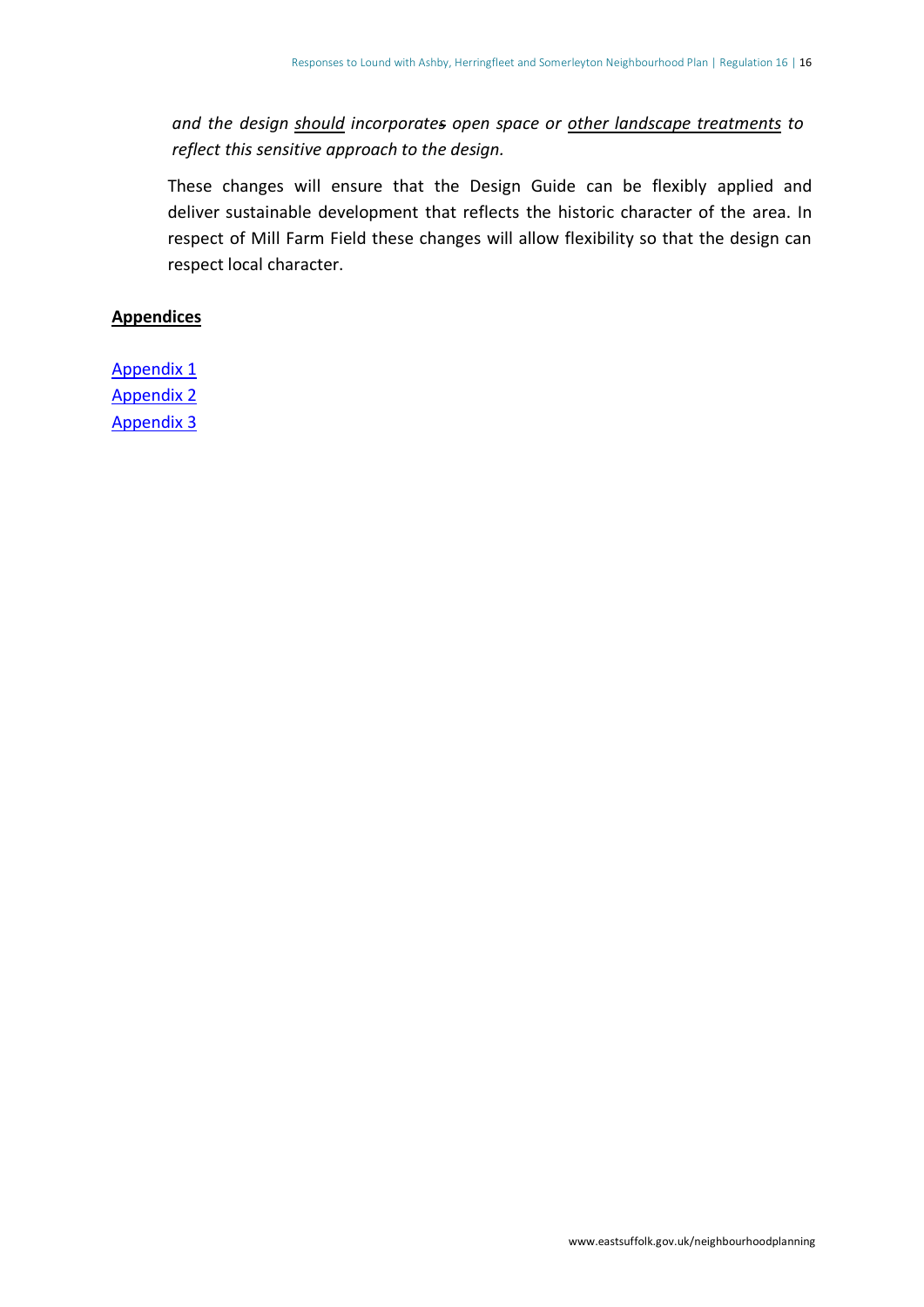### <span id="page-19-0"></span>**Suffolk County Council**

Thank you for consulting Suffolk County Council (SCC) on the Submission Consultation version of this Neighbourhood Plan.

SCC welcome the changes made to the plan in response to comments made at the Reg. 14 pre-submission consultation stage.

As this is the submission draft of the Plan the County Council response will focus on matters related to the Basic Conditions the plan needs to meet to proceed to referendum. These are set out in paragraph 8(2) Schedule 4B to the Town and Country Planning Act. The basic conditions are:

- a) having regard to national policies and advice contained in guidance issued by the Secretary of State it is appropriate to make the neighbourhood plan
- b) the making of the neighbourhood plan contributes to the achievement of sustainable development.
- c) the making of the neighbourhood plan is in general conformity with the strategic policies contained in the development plan for the area of the authority (or any part of that area)
- d) the making of the neighbourhood plan does not breach, and is otherwise compatible with, EU obligations.

Where amendments to the plan are suggested, added text will be in *italics* and deleted text will be in strikethrough.

### *Policy LAHS 6*

During the Reg14 consultation, SCC recommended that there is provision for a proportion of on-street parking for new developments. SCC acknowledges that due to the rural nature of the villages and limited public transport there is a high level of car usage, and instances of inconsiderate on-street parking restricting access.

Some level of on-street parking will always be inevitable from visitors for residential dwellings, deliveries, and services. Having well-designed and integrated on-street parking within new developments can help to reduce inconsiderate parking on unsuitable roads that are too narrow, which can restrict access for emergency services and refuse collections, as well as farm machinery as stated in paragraph 8.3.3 on the plan, and parking on pavements that hinder pedestrian access and safety. We are not suggesting the plan encourage onstreet parking on existing narrow carriageways, but should be designed into new development sites.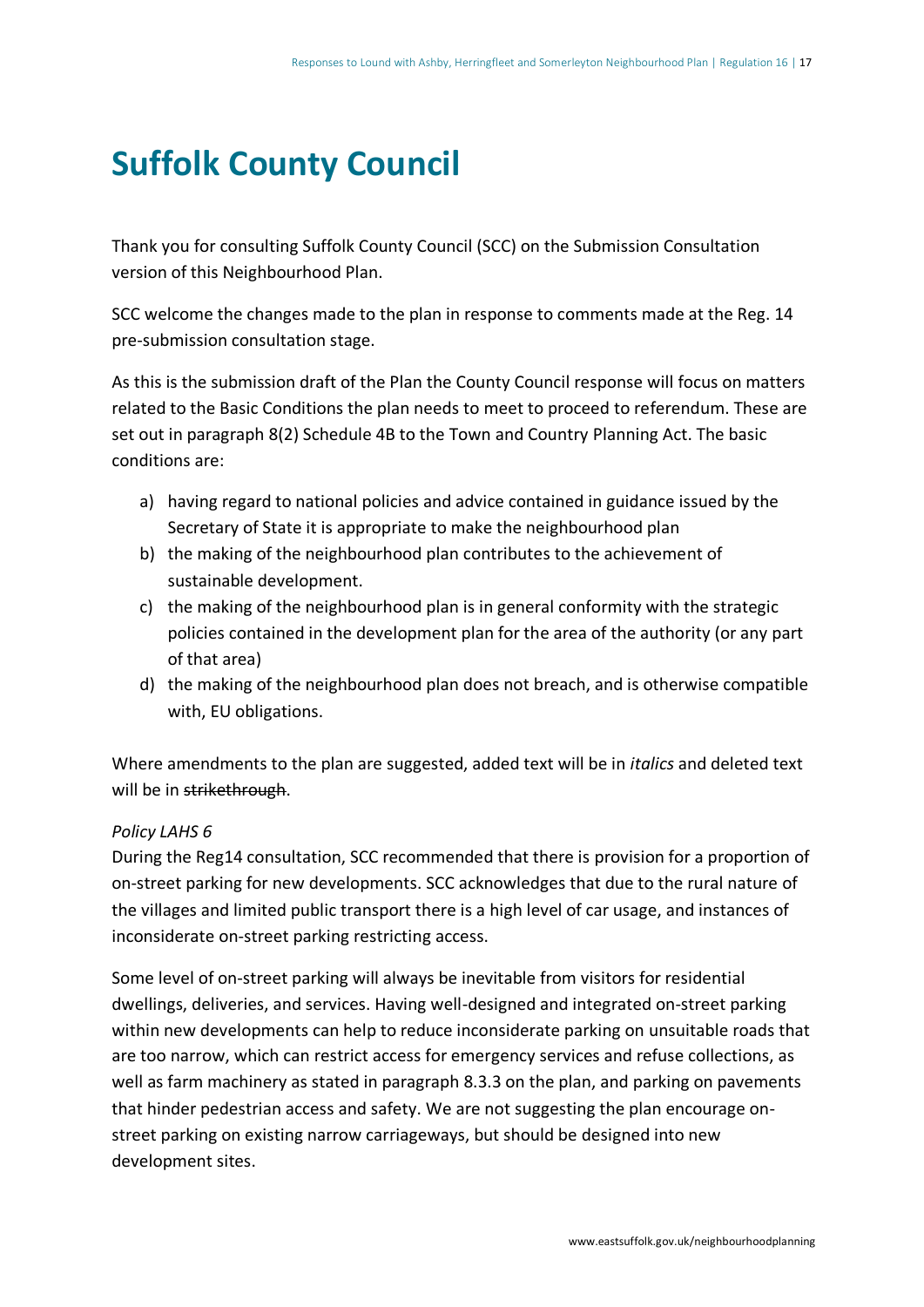SCC also suggested that the parish could include support for community facilities and housing developments to include features that encourage sustainable transport for short trips to local destinations, such as safe and secure cycle parking spaces.

Therefore, the following additions are recommended to Policy LAHS 6 Parking Provision for new Residential Developments:

*"A proportion of visitor parking should be provided on-street within any new developments, but is well-designed, located and integrated into the scheme to avoid obstruction to all highway users or impede visibility.*

*Proposals should include provisions for safe and secure cycle storage, in accordance with adopted cycle parking standards."*

It was also suggested that "configured location" was removed from Policy LAHS6, as this was ambiguous. This phrasing could be clarified in the supporting text of LAHS6.

### *Policy LAHS 8*

Section 11 Promotion of Healthy Activity indicates that residents appreciate the opportunities for healthy outdoor activities, including walking and cycling. SCC believes that the plan could further encourage active and sustainable travel, with the inclusions of requirements for safe access routes, and secure cycle storage and parking within the villages. The suggested additions to policy wording would also help to meet Objective Env1.

In the consultation statements, the parish council stated in response to the suggested wording: 'The policy is expressly pertaining to rural community facilities and is not appropriate for sustainable transport statements. The focus on footpaths reflects feedback from our community questionnaire'

With the recently opened bicycle hire shop in Somerleyton, it would be logical to encourage sustainable transport and have secure cycle parking available in community locations. This could help to enhance community facilities as set out in Policy LAHS8, and make more appealing sites for small business owners as set out in Objective Econ4.

The following statement is suggested to be added to Policy LAHS 8 Support of Local Community Facilities:

> "Support will be given where facilities include provisions that encourage travel by active and sustainable modes of transport, such as safe access for walking and cycling, and secure cycle storage facilities."

### *National Planning Policy Framework 2021*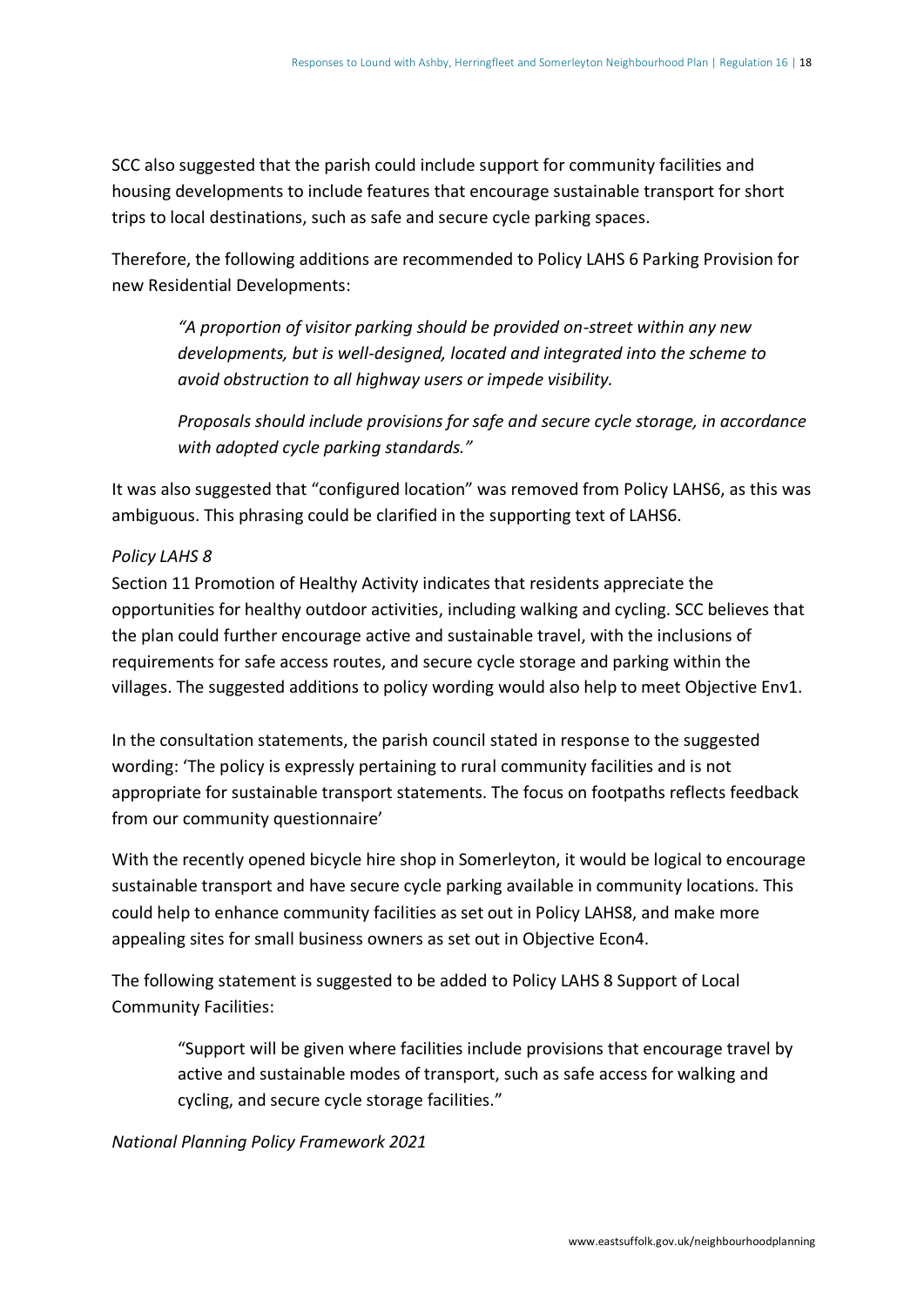The proposed wording above has been suggested in order to help the plan meet part a) of the Basic Conditions and be in conformity with the following paragraphs of the 2021 version of the NPPF:

Paragraph 85 states that planning policies should take 'any opportunities to make a location more sustainable (for example by improving the scope for access on foot, by cycling or by public transport).'

Paragraph 92 states that planning policies should aim to achieve healthy, inclusive and safe places for all, and in particularly part b) that places 'are safe and accessible', part c) to 'enable and support healthy lifestyles... and layouts that encourage walking and cycling'

Paragraph 106 part d) states that planning policies should 'provide for attractive and welldesigned walking and cycling networks with supporting facilities such as secure cycle parking'

Paragraph 104 part c) states that 'opportunities to promote walking, cycling and public transport use are identified and pursued;'

Paragraph 112 part a) states that developments should 'give priority first to pedestrian and cycle movements, both within the scheme and with neighbouring areas;'

### General

The following comments are not issues concerning the Basic Conditions, however are made to suggest improvements for clarity, context, or ease of reading of the plan.

Paragraph 9.3.9 has a repetition of the phrase "children's play area in Lound".

During the Reg14 consultation, SCC strongly recommended the creation of a Policies Map, to visibly show all of the important policies of the plan, in one clear consolidated image. This would create visual context to the policies and provide clarity to the reader.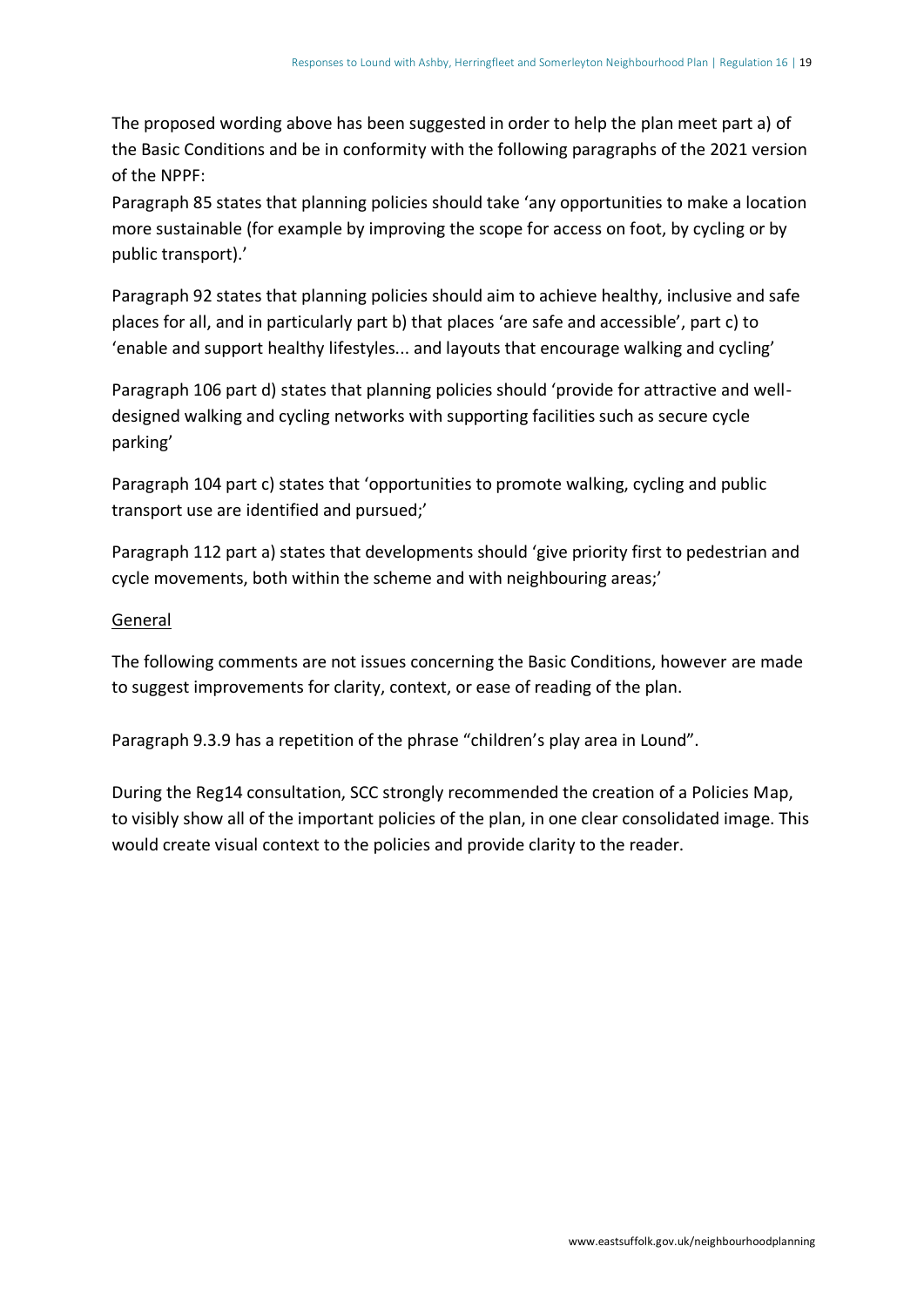### <span id="page-22-0"></span>**Susan Meeken**

- The Neighbourhood Plan is commendable and I agree with its contents and policies LAHS 1-9.
- I also note that 30% affordable housing must be included at this site. Please ensure these are built at this site and not 'offset' elsewhere in the East Suffolk Local Plan.

My main objection is beyond the remit of this Plan as I do not agree with the allocation number requested for the Mill Farm Field site and concur with several comments in the published consultation made by residents earlier this year around housing density at this place.

In particular;

- There is no similar development with anything like this density in the village. The newer developments at Morton Peto Close and Marsh Lane have around 10-11 houses. The only concentration of dwellings are the 22 Brickfields' worker cottages that were built in 1840's - 70's and these remain out of sight from the main road with a private access within a conservation area.
- The allocation seems to be based central government demands using out of date population growth statistics. Birth rates are now declining with employment opportunities in Lowestoft, the nearest town, declining too (down 7.6% between  $2015 - 18$ <sup>1</sup>
- I also understand that the village is considered 'large' because it has a station and school. It only has these for historical reasons; the station was added by the entrepreneur who built the railway line in the nineteenth century along with his own house, Somerleyton Hall, a short carriage ride away and the school is part of his mock Tudor Model Village – an idea on the lines of Robert Owen in New Lanark and Cadbury in Bourneville. These two assets of historical note do not make this village 'large' with an associated housing allocation but more unusual or peculiar.

The allocation of an additional 45 houses in total in this village therefore is out of proportion to its current actual size and is overwhelming. The development at Mill Farm Field is in danger of destroying the essential, unique character of Somerleyton that the Neighbourhood Plan sets out so clearly to protect.

<sup>1</sup> Business Register and Employment Survey 2018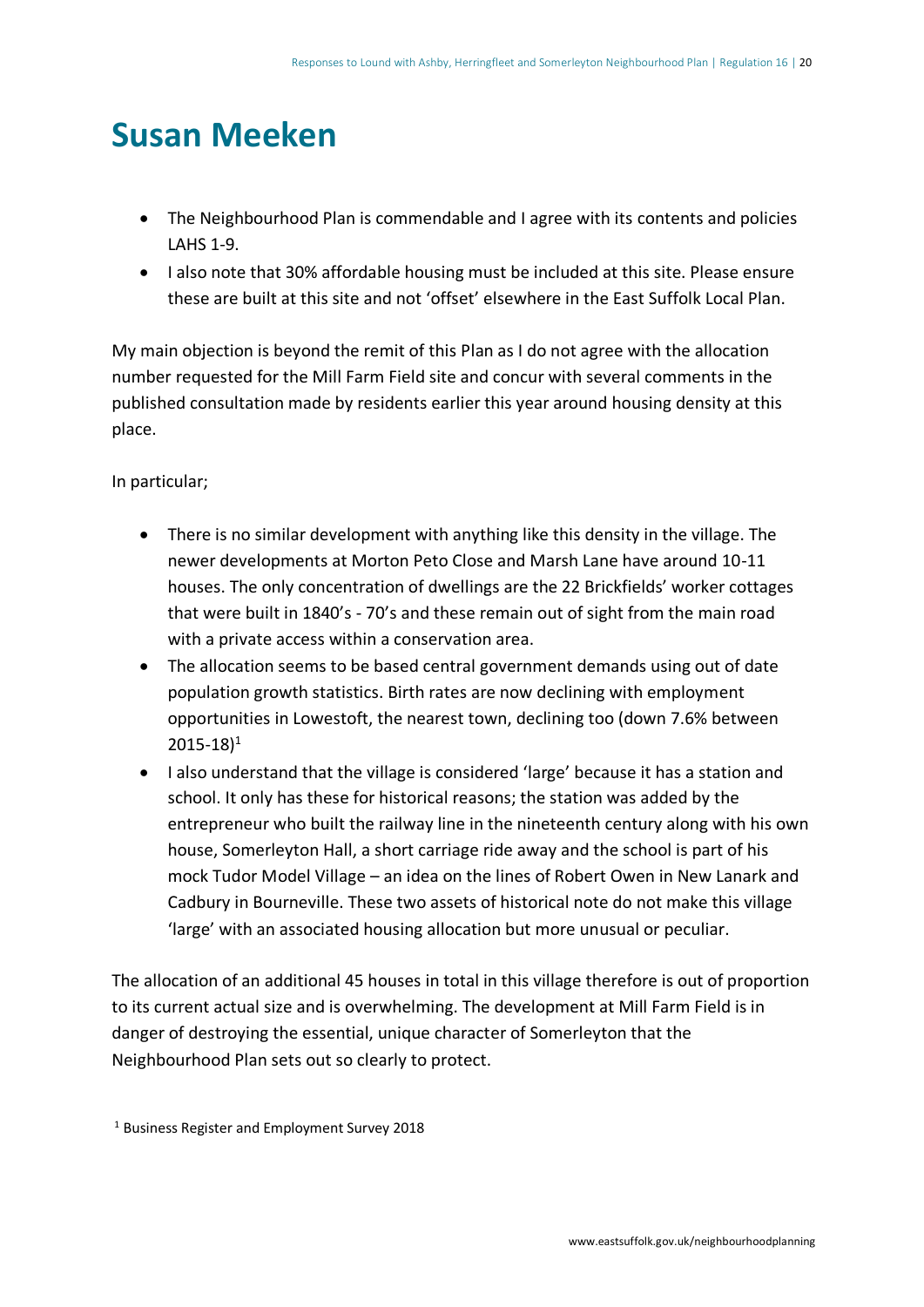# <span id="page-23-0"></span>**Waveney, Lower Yare and Lothingland Internal Drainage Board (Water Management Alliance)**

The Parish of Ashby, Herringfleet and Somerleyton, as part of the Lound with Ashby, Herringfleet and Somerleyton Neighbourhood Plan, is partially within the Internal Drainage District (IDD) of the Waveney, Lower Yare and Lothingland Internal Drainage Board (IDB) and therefore the Board's Byelaws apply. For further information on the Board's area, the designation of watercourses as riparian or Board-Adopted, and the Board's Byelaws please contact this office. The adoption of a watercourse is an acknowledgement by the Board that the watercourse is of arterial importance to the IDD and as such will normally receive maintenance from the IDB. If you would like to see mapping of the district, please contact this office.

I note that sites have been allocated for development in Section 7.3 of the Neighbourhood Plan, and while we have no specific comments for development in these locations, please be aware of the advice provided below. For any development site, we recommend that a drainage strategy is supplied which has been considered in line with the Planning Practice Guidance [SuDS discharge location hierarchy.](https://www.gov.uk/guidance/flood-risk-and-coastal-change)

In order to avoid conflict between the planning process and the Board's regulatory regime and consenting process within the Board's IDD, please be aware of the following:

• If a development proposes to dispose of surface water via infiltration, we would recommend that the proposed strategy is supported by ground investigation to determine the infiltration potential of the site and the depth to groundwater. If onsite material were to be considered favourable then we would advise infiltration testing in line with BRE Digest 365 (or equivalent) to be undertaken to determine its efficiency. If (following testing) a strategy wholly reliant on infiltration is not viable and a surface water discharge is proposed to a watercourse, the proposed development will require consent in line with the Board's byelaws (specifically byelaw 3). Any consent granted will likely be conditional, pending the payment of a Surface Water Development Contribution fee, calculated in line with the Board's charging policy (available

at [https://www.wlma.org.uk/uploads/WMA\\_Table\\_of\\_Charges\\_and\\_Fees.pdf\)](https://www.wlma.org.uk/uploads/WMA_Table_of_Charges_and_Fees.pdf).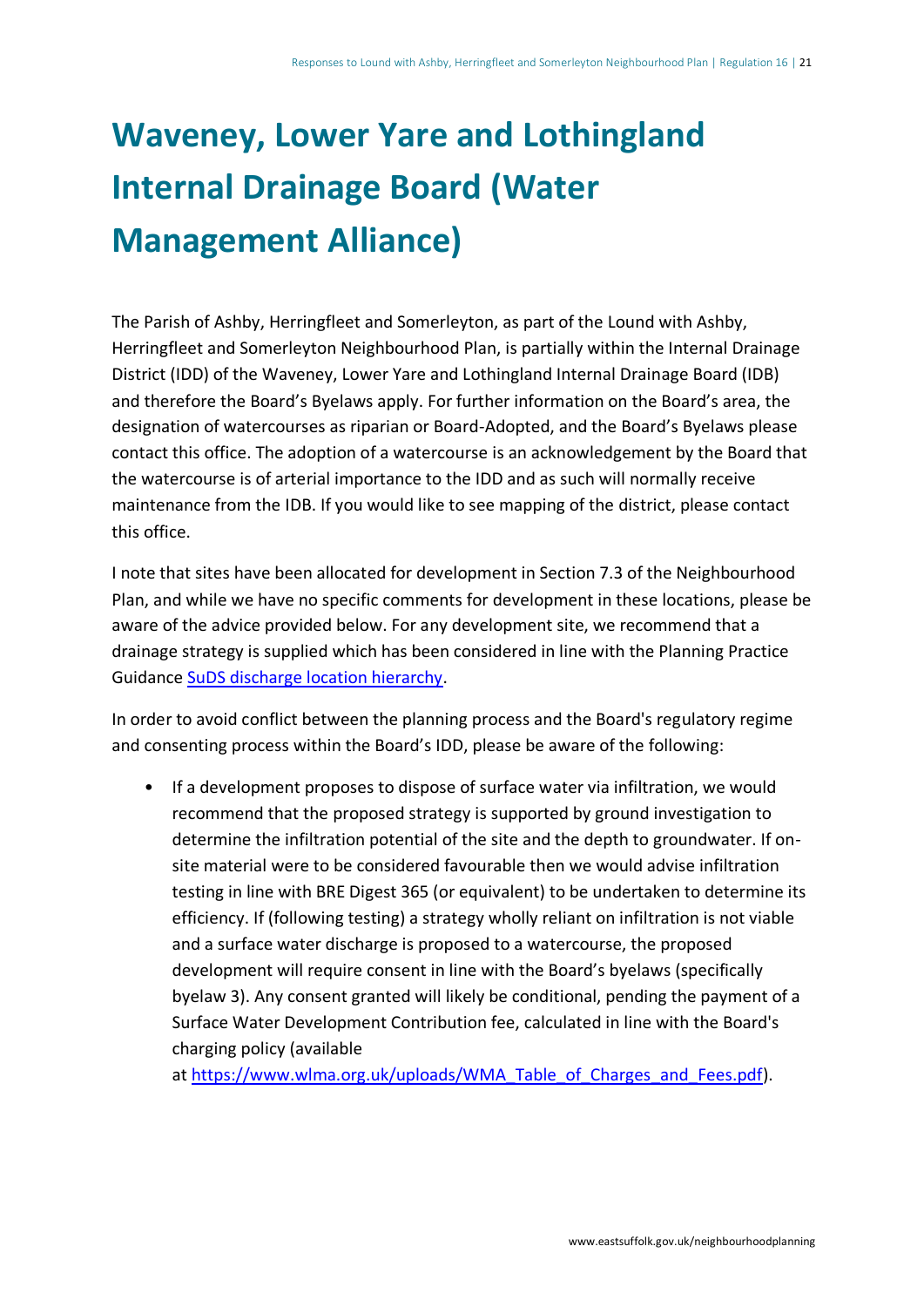- If a development proposes to discharge surface water to a watercourse, the proposed development will require land drainage consent in line with the Board's byelaws (specifically byelaw 3). Any consent granted will likely be conditional, pending the payment of a Surface Water Development Contribution fee, calculated in line with the Board's charging policy. (available at [https://www.wlma.org.uk/uploads/WMA\\_Table\\_of\\_Charges\\_and\\_Fees.pdf\)](https://www.wlma.org.uk/uploads/WMA_Table_of_Charges_and_Fees.pdf).
- If a development proposes to discharge surface water to a sewer, I recommend that you satisfy yourselves that this proposal is in line with the drainage hierarchy (as per best practice) and is viable in this location.
- If a development proposes to discharge treated foul water to a watercourse, this proposal will require land drainage consent in line with the Board's byelaws (specifically byelaw 3).
- Should any works be proposed to alter a riparian watercourse, consent would be required under Section 23 of the Land Drainage Act 1991 (and byelaw 4).
- Whilst the consenting process as set out under the Land Drainage Act 1991 and the aforementioned Byelaws are separate from planning, the ability to implement a planning permission may be dependent on the granting of these consents. As such, I strongly recommend that the required consent is sought prior to determination of the planning application.

For developments outside of the Board's IDD but within its watershed catchment, where surface water discharges have the potential to indirectly affect the Board's IDD, we would offer the following advice:

- If it is proposed that a site disposes of surface water via infiltration, we recommend that the viability of this proposal is evidences. As such, we would recommend that the proposed strategy is supported by ground investigation to determine the infiltration potential of the site and the depth to groundwater. If on-site material were to be considered favourable then we would advise infiltration testing in line with BRE Digest 365 (or equivalent) to be undertaken to determine its efficiency.
- If it is proposed to discharge surface water to a watercourse within the watershed catchment of the Board's IDD, we request that this discharge is facilitated in line with the [Non-Statutory technical standards for sustainable drainage systems](https://assets.publishing.service.gov.uk/government/uploads/system/uploads/attachment_data/file/415773/sustainable-drainage-technical-standards.pdf) (SuDS), specifically S2 and S4. Resultantly we recommend that the discharge from this site is attenuated to the Greenfield Runoff Rates wherever possible.